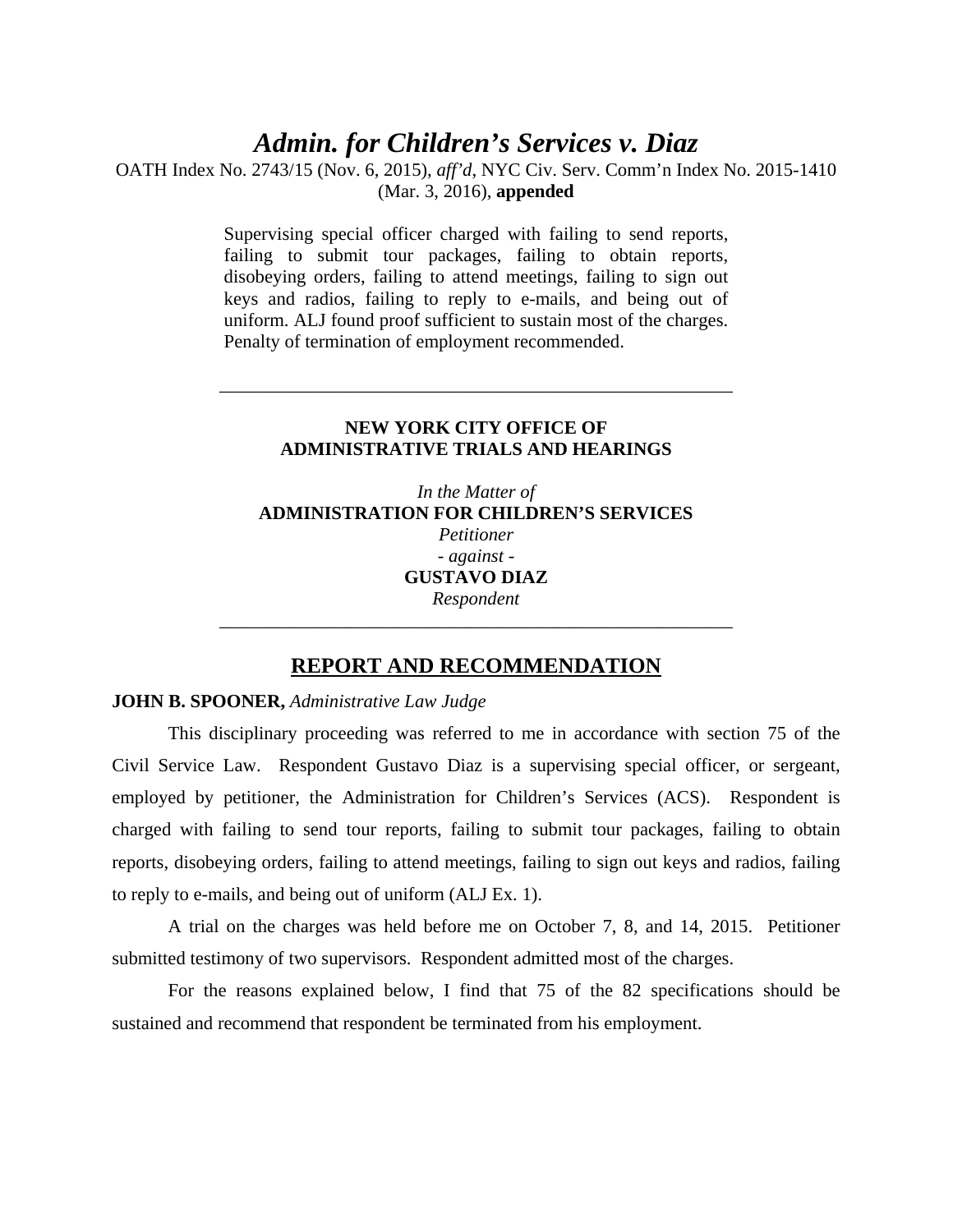#### **PRELIMINARY ISSUE**

At the commencement of the trial, counsel for respondent objected to proceeding with the amended charges, served on respondent on September 15, 2015. These charges added four specifications to the original 78 set of specifications, which were served on respondent on May 5, 2015. One of the added specifications, specification 9, alleges that, in refusing an order to work overtime and conduct an arrest as alleged in an earlier specification, respondent was also AWOL. Specifications 64, 66, and 69 allege that, in failing to follow procedures in obtaining a key and a radio on three July 2014 dates, respondent also obtained property without authorization. Noting that the informal conference on the original charges was held on May 20, 2015, respondent's counsel contended that going to trial on the four additional charges would deprive respondent of an informal conference on these additional charges and a right to elect to grieve them as provided in the collective bargaining agreement.

There is no legal support for respondent's position. This tribunal has held that the failure to conduct an informal conference, as required by either agency rules or the collective bargaining agreement, does not preclude a section 75 hearing. *See Health and Hospitals Corp. (Lincoln Medical and Mental Health Ctr.) v. Thomas*, OATH Index No. 531/04 at 2 (May 4, 2004) (motion to dismiss for failure to conduct informal conference on charges with employee present denied); *Dep't of Transportation v. Duck*, OATH Index No. 624/91 at 4-5 (Mar. 8, 1991) ("Whether the respondent was entitled to an informal conference with reference to the . . . charges is not a jurisdictional issue. It is a grievable matter, which in no way affects this tribunal's jurisdiction."); *Dep't of Correction v. James*, OATH Index No. 305/89 at 7 (May 31, 1990) (failure to conduct informal conference pursuant to agency rules held to be harmless error).

The only appropriate course of action for an employee deprived of a collective bargaining right is to file a grievance, which respondent has apparently not done. Nor is it plausible that, having already chosen to move forward with a section 75 hearing on the 78 original specifications, he would now file a grievance and accept an immediate penalty for the additional four specifications, which are virtually identical to the other specifications for which the grievance remedy was waived.

Further, under OATH Rules, "[i]f a pleading is to be amended less than twenty-five days before the commencement of the trial, amendment may be made only . . . by leave of the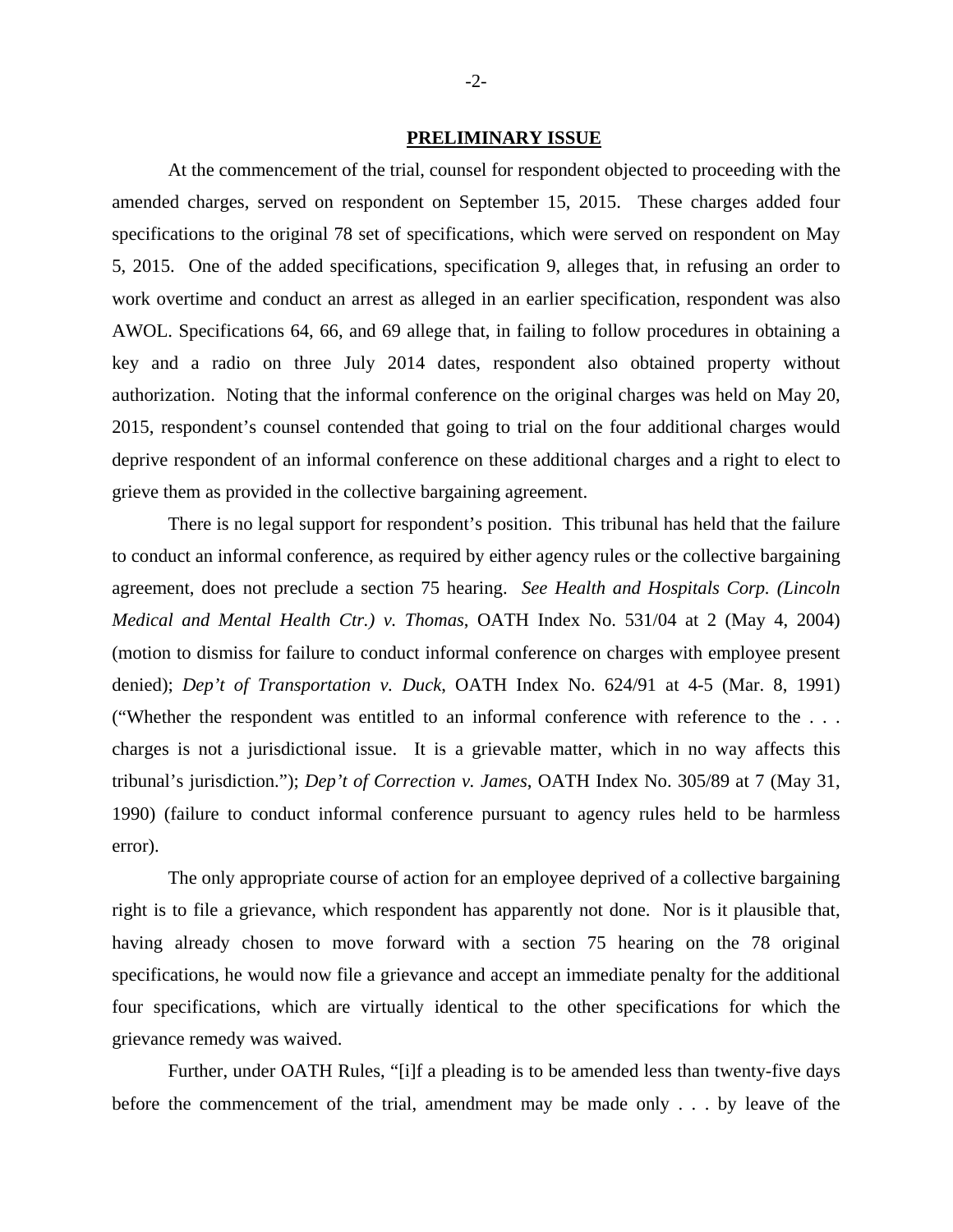administrative law judge." 48 RCNY § 1-25. OATH decisions have stated that "[a]mendment of pleadings in administrative practice is freely granted absent irremediable prejudice. So long as the respondent is fully apprised of the claims . . . and is afforded an adequate opportunity to prepare a defense, the due process requirements of notice are satisfied." *Dep't of Correction v. Cross*, OATH Index No. 1109/95 at 2 (Aug. 9, 1995); *see also Matter of Zabari*, OATH Index No. 419/96 at 3 (Oct. 16, 1995); *Dep't of Correction v. Rebecca*, OATH Index No. 151/94, mem. dec. (Sept. 17, 1993). Respondent has failed to articulate any prejudice in permitting the addition of the four charges in this case, which relied upon the same facts as the original charges.

 Respondent's application to prevent petitioner from proceeding to trial on the four additional charges is therefore denied.

#### **ANALYSIS**

 The 82 specifications in this case allege an array of failures by respondent to perform his duties from June 2014 through March 2015. During this time, respondent was assigned as a supervising special officer, or sergeant, at the Crossroads Juvenile Center in Brooklyn, regularly working the night tour from 1:00 a.m. to 9:00 a.m. Crossroads houses youth between 10 and 16 years old who have been arrested and are awaiting court dates. Respondent and the other security staff at the facility, including both special officers and other sergeants, are supervised by the director of administration, Ms. Smith, and the executive director, Mr. Watts. Both Ms. Smith and Mr. Watts testified concerning the multiple allegations that respondent failed to perform his duties, failed to obey instructions, or violated facility rules.

### Failure to obtain incident reports

 Specifications 1 and 2 allege that respondent failed to obtain incident reports from two special officers on June 10, 2014, when the officers were involved in an incident with a resident. Specification 3 alleges that, after being ordered to obtain reports on July 18, 2014, by Ms. Smith, respondent failed to do so.

Ms. Smith testified that, in investigating an incident which occurred on June 10, 2014, she discovered that, on that date, respondent was the sergeant on the day tour when the incident occurred. When she reviewed the records, she found that, while there was an incident report from a juvenile counselor, there were no incident reports from the two officers involved in the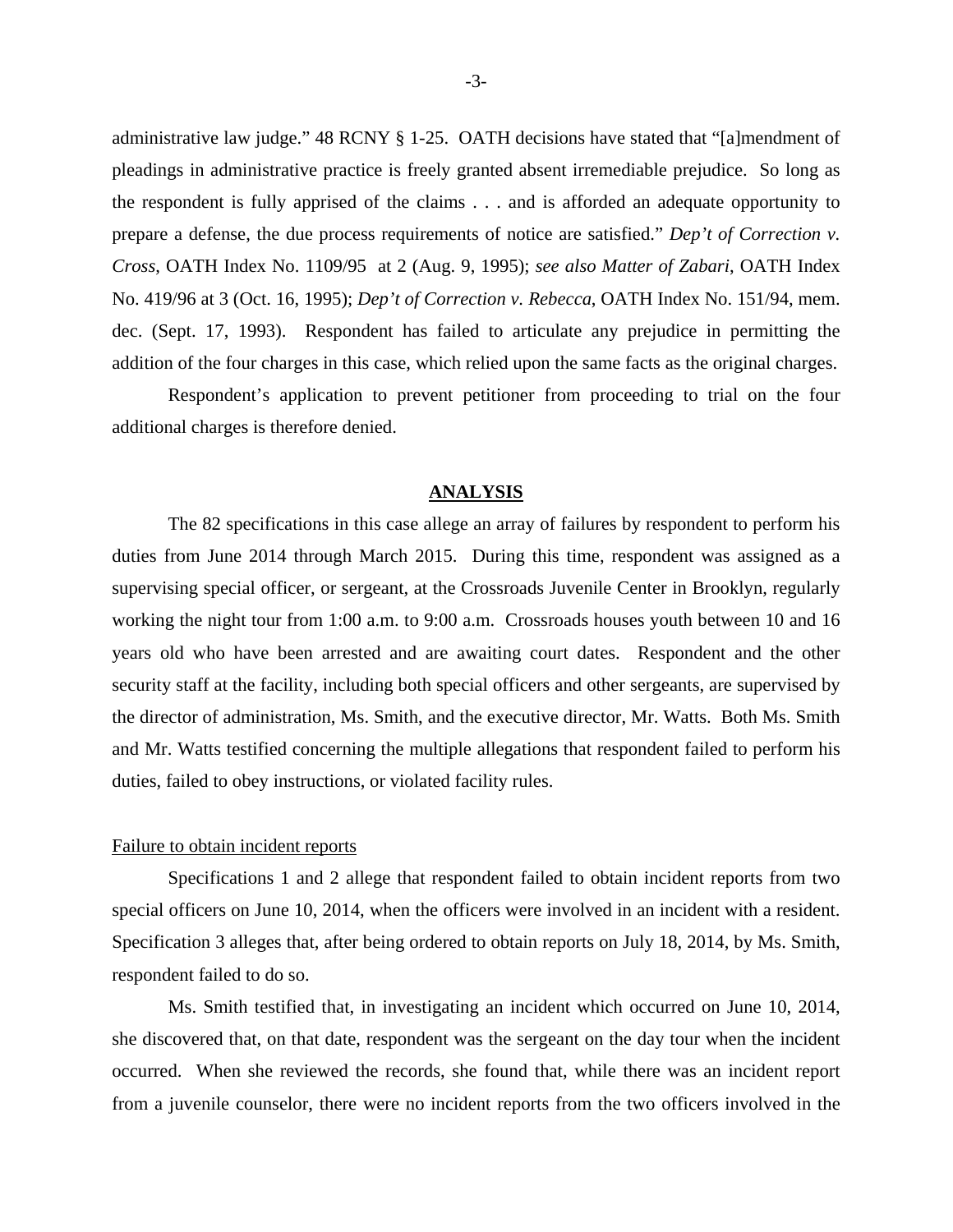incident as required. On July 16, 2014, Ms. Smith wrote an e-mail (Pet. Ex. 6) to respondent asking him to explain why there were no incident reports from the officers. When respondent failed to reply, she sent another e-mail on July 17. On July 18, respondent told Ms. Smith verbally that he did not remember the officers informing him about the incident. Ms. Smith therefore sent a third e-mail on July 18 directing respondent to order the two officers to complete incident reports by July 21 and, if they failed to submit the reports, to conduct conferences with them. On July 18, 2014, Ms. Smith conducted a conference with respondent on his failure to obtain the reports and commemorated the conference in a memo (Pet. Ex. 4).

Ms. Smith did not receive anything from respondent on July 21. She therefore held another conference with respondent on August 5 (Pet. Ex. 5), ordering him to obtain and submit the reports by August 8. Respondent failed to submit anything (Tr. 72).

Respondent testified that, on June 10, no one notified him of any incident (Tr. 293-94). Respondent further contended that, between August 5 and August 8, he did not work the same tour as the other two officers, who worked the day tour and had days off on Thursday and Friday, August 7 and 8, and therefore was unable to speak with them pursuant to Ms. Smith's instructions (Tr. 300; *see also* Smith: Tr. 186-88). He also stated that he had a doctor's appointment on August 5 due to a neck injury suffered on the job and left work early the following day at 4:00 a.m. because he was sick (Tr. 297-98).

Based upon the undisputed testimony of Ms. Smith, I find that respondent was given orders to obtain the incident reports on July 16, July 18, and August 5, 2014, and, as of August 8, had still failed to comply with this order. The fact that the two officers worked on the succeeding tour did not prevent respondent from communicating with the officers during the overlap in their tours, by e-mail, or by relaying the request in writing or through another sergeant. As of August 5, the reports were already some two months overdue. Even assuming that respondent did not overlap with the two officers between August 5 and August 8, this does not excuse his failure to take action on Ms. Smith's instructions prior to August 5 or at the first opportunity after August 5. Respondent's failure to follow Ms. Smith's order violates the applicable Code of Conduct<sup>1</sup> sections B.1.5, requiring employees to "obey all lawful orders,

 $\overline{a}$ 

<sup>&</sup>lt;sup>1</sup> Crossroads and the other juvenile centers, which were part of the Department of Juvenile Justice (DJJ) until 2010, are still governed by the DJJ Code of Conduct.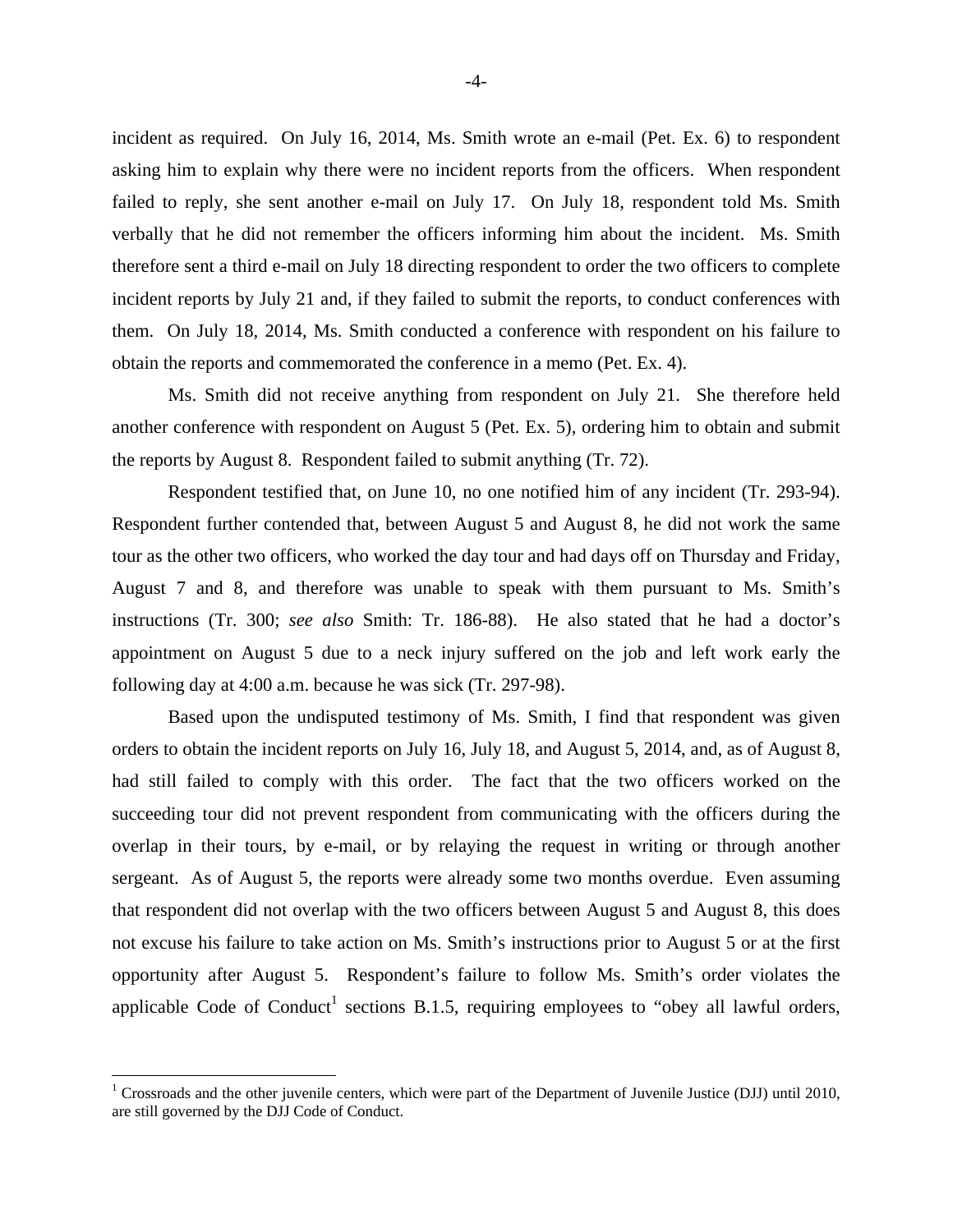requests and directives of his/her superiors," and section B.1.3, requiring employees to use "due care and diligence" when completing a work assignment.

Specifications 1, 2, and 3 should be sustained.

#### Insubordination and AWOL

 Specification 4 alleges that respondent did not obey an order to obtain officers' signatures for receipt of the code of conduct on July 16, 2014. On June 24, Ms. Smith sent an e-mail (Pet. Ex. 8) directing respondent and the other sergeants to have the officers sign for receipt of the agency code of conduct and submit, by June 28, the forms reflecting their receipt of the code. When respondent failed to submit the forms, Ms. Smith wrote another e-mail on July 16 ordering respondent to submit the forms by July 21. When respondent still failed to submit the forms, Ms. Smith wrote a third e-mail on July 28 directing him to submit the forms immediately. She then conducted a conference with respondent on August 5 and ordered him to submit the forms by August 8 (Pet. Ex. 7). Respondent failed to submit the forms by this date (Tr. 74).

Respondent did not mention this incident in his testimony.

 Based upon Ms. Smith's undisputed testimony, I find that respondent was ordered on June 24, 2014, to distribute the code of conduct and obtain officers' signatures for receipt of the code of conduct no later than June 28, 2014. When he failed to submit the receipt as ordered, Ms. Smith gave him an order on July 16, 2014, to submit the forms by July 21 and he failed to submit them. She ordered him to submit the forms a third time on July 28, 2014, and a fourth time on August 5, 2014, he failed to submit the receipt forms. Respondent's failure to follow Ms. Smith's order violates the agency Code of Conduct sections B.1.5 and section B.1.3.

 Specifications 5 and 6 allege that respondent failed to obey an order to release an officer early. Ms. Smith testified that, on July 30, 2014, at 3:27 a.m., she telephoned respondent and discussed how many officers he had on duty. Respondent indicated he had four officers. Ms. Smith then instructed respondent to relieve one of the officers, Officer Isley, from the night tour early at 3:30 a.m. so that he could cover the evening tour the following day. She confirmed this order in an e-mail sent at 3:41 a.m. Respondent did not release Officer Isley until 7:00 a.m. (Tr. 79-82; Pet. Ex. 10). Ms. Smith conducted a conference with respondent on August 5 about this disobedience to her order, as commemorated in a memo (Pet. Ex. 10).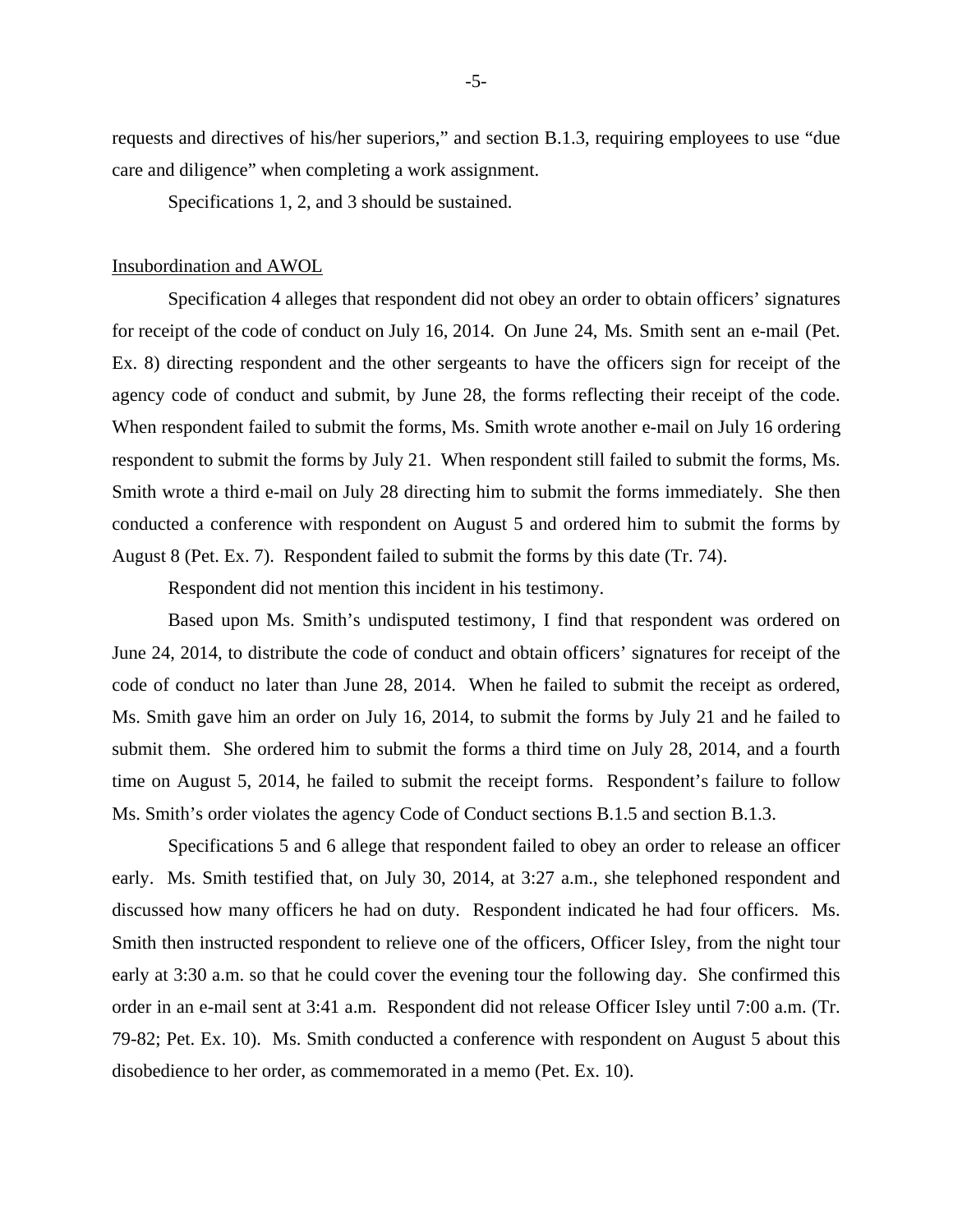Respondent testified that he received the phone call from Ms. Smith, but indicated that he could not release the officer because he needed the officer for the entire tour due to fighting among the residents (Tr. 301-02).

 It is notable that Ms. Smith did not indicate that respondent ever told her about the supposed need to keep Officer Isley for the full tour either during the telephone discussion or during the conference several days later. Due to respondent's motive to deny the allegations and avoid being disciplined, as well as his failure to raise the staffing issue with Ms. Smith when given the order, I did not find respondent's uncorroborated testimony as to this charge credible. Based upon the more credible account of Ms. Smith, I find that, on July 30, 2014, at around 3:27 a.m., Ms. Smith ordered him to release a special officer early at 3:30 a.m. and that he failed to obey this order. Respondent's actions were in violation of Department Code of Conduct sections B.1.5, requiring employees to "obey all lawful orders, requests and directives of his/her superiors," and section B.1.3, requiring employees to use "due care and diligence" when completing a work assignment. Specifications 5 and 6 should be sustained.

Specification 7 alleges that respondent failed to submit a performance evaluation by May 21, 2014, as ordered. Ms. Smith testified that, on May 9, 2014, she sent respondent an e-mail (Pet. Ex. 13) directing him to submit a quarterly evaluation for a probationary officer by May 21, 2014. On May 21, when the evaluation was not submitted, she sent respondent an e-mail asking about it. On May 22, 2014, Ms. Smith conducted a conference with respondent on his failure to submit the evaluation until May 22, as referenced in a memo (Tr. 82-83; Pet. Ex. 12).

 Respondent recalled that he was late submitting an evaluation but could not recall why. He suggested it could have been because he was sick (Tr. 303).

There was no dispute that respondent was ordered to complete an evaluation within 12 days after May 9, 2014, and failed to do so, apparently without explanation. While respondent's attorney contended that Ms. Smith's order was somehow improper because employees could not be evaluated before the end of an evaluation period, no legal support for this position was offered. Nor did respondent offer this as a reason for not complying with the order. Respondent's failure to complete the evaluation as ordered violated Department Code of Conduct sections B.1.3 and B.1.5 and specification 7 should be sustained.

Specifications 8 and 9 allege that respondent refused an order to complete an arrest on August 4, 2014, and was absent without leave on August 5, 2014. Ms. Smith testified that on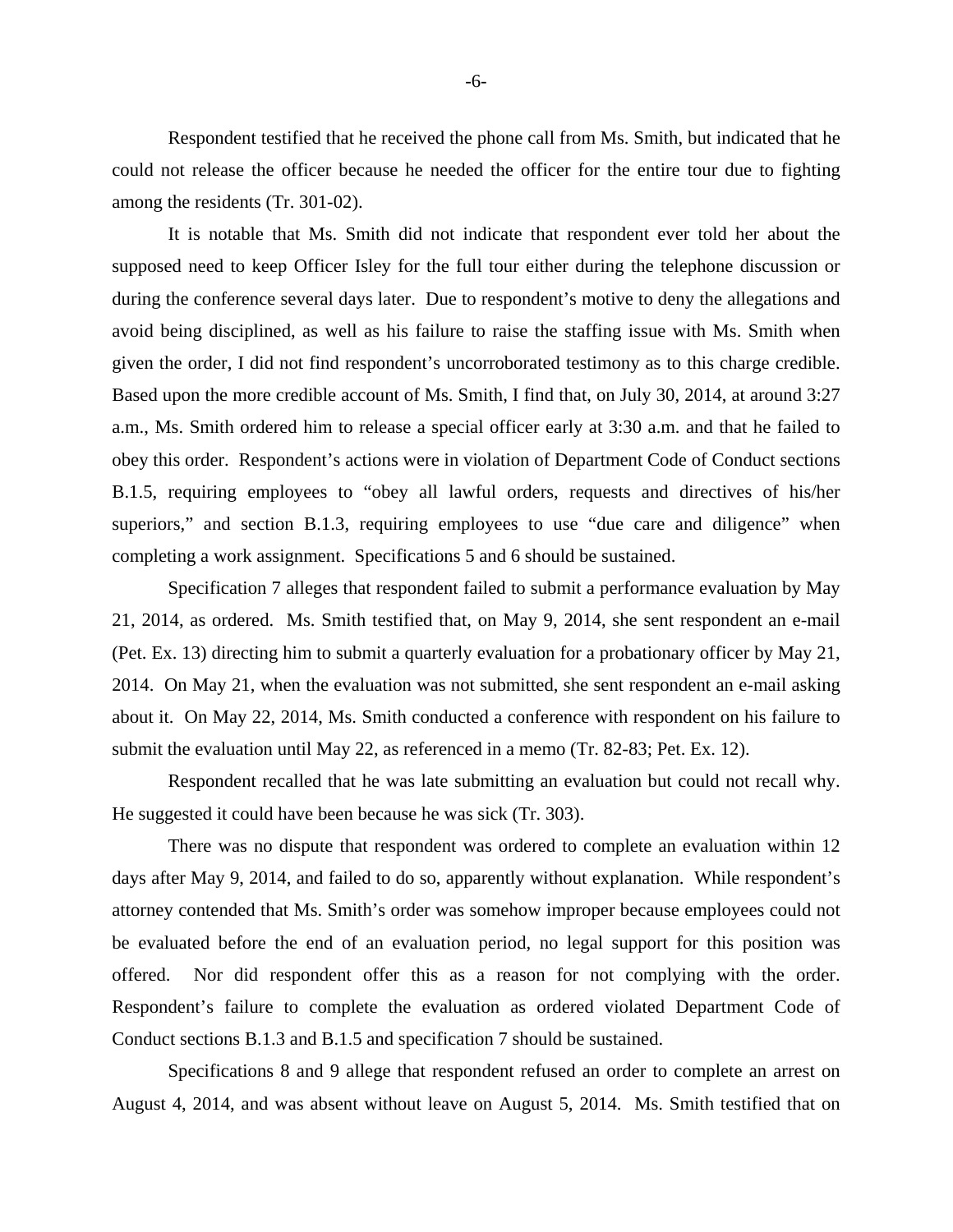August 4, 2014, she sent respondent an e-mail before his tour began directing him to work overtime and conduct an arrest of a resident during the following morning tour for assaulting a member of staff. At around 1:08 a.m. she telephoned respondent and repeated this order. Respondent refused, stating that he had a doctor's appointment. Ms. Smith then asked whether respondent had informed anyone a week before that he could not work overtime. Ms. Smith again directed respondent to perform the arrest and respondent again refused, stating that his "neck is more important than an arrest" (Tr. 84-85, 87-88). Ms. Smith commemorated this incident in a memo to respondent (Pet. Ex. 14). According to Ms. Smith, respondent then left the facility at 10:10 a.m. "without authorization" (Tr. 89; Pet. Ex. 16).

 Respondent recalled that Ms. Smith called him around 1:00 a.m. and spoke about an arrest of a resident later that morning. Respondent told her that he had a doctor's appointment he could not miss. Ms. Smith hung up. Later in the tour the operations manager again mentioned to respondent that he was instructed to perform the arrest. Respondent told the manager that he had a doctor's appointment and that there were no officers to do the arrest. When the manager suggested using a juvenile counselor instead of an officer, respondent replied the counselors could not go into the precinct and could not prevent an escape (Tr. 304). Testifying for respondent, Sergeant Inshiqaq stated that juvenile counselors lack authority to perform an arrest and cannot pursue a resident who tries to escape (Tr. 255). Respondent stated that he completed the arrest on Thursday, August 7, with another officer, and two female juvenile counselors (Tr. 305).

Respondent produced a note (Resp. Ex. B-2) from the Bedford Medical Office indicating that he was seen in the clinic on August 5, 2015. Respondent indicated that he submitted a similar note to Ms. Smith soon after August 5 and that the substitute note, dated May 20, 2015, was a duplicate (Tr. 295-96). Respondent also produced a doctor's note (Resp. Ex. B-3) dated August 6, 2014, indicating respondent had "high blood pressure" and would return to work on August 7.

As to these specifications, I found respondent's testimony that he had a previously scheduled doctor's appointment on the morning of August 5, as corroborated by a doctor's note, to be credible. I further find that this appointment provided a reasonable excuse for respondent to decline to work overtime as he was being directed to do by Ms. Smith. Although no rule regarding mandatory overtime was referred to at the hearing, and does not appear to be cited in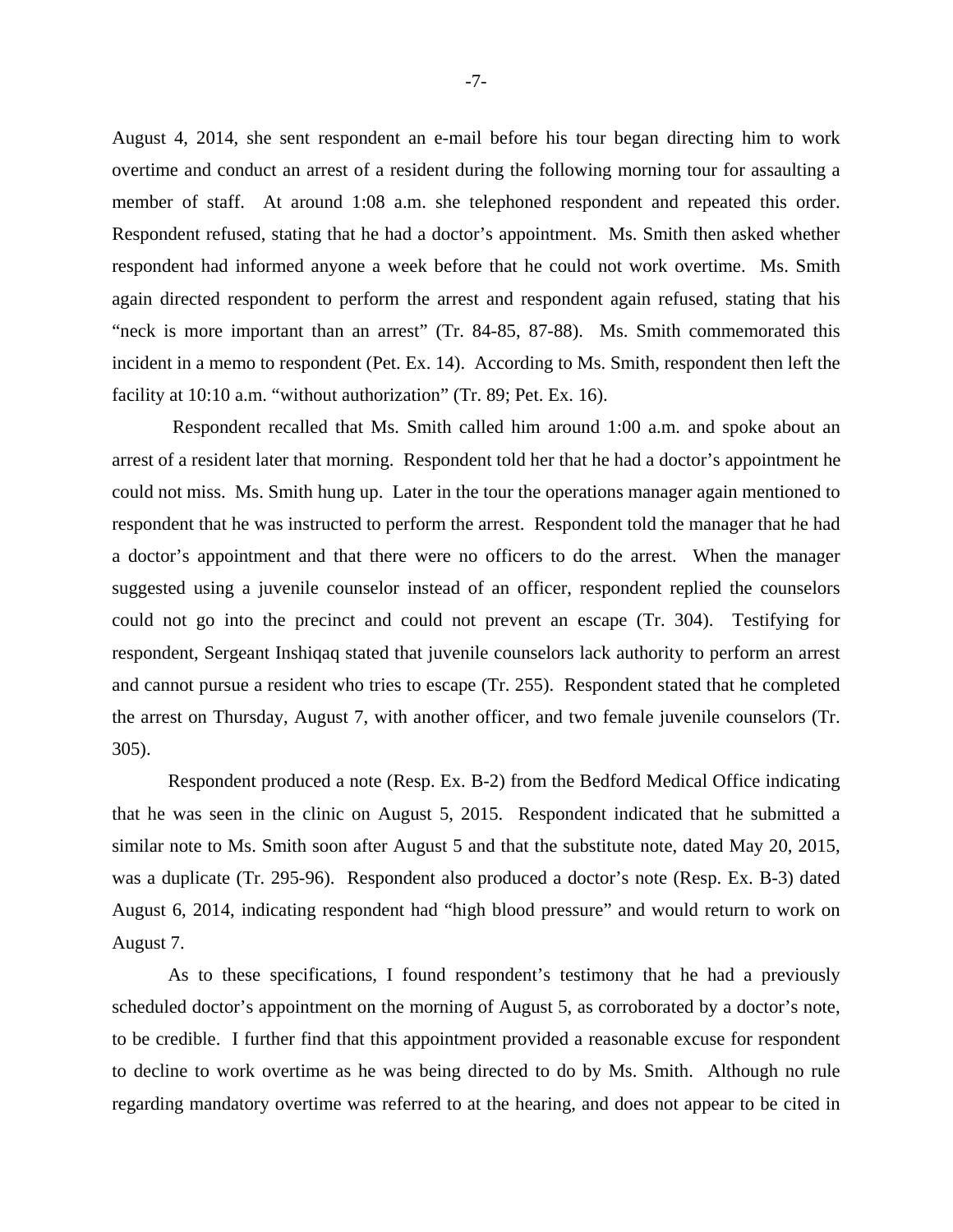the charges, it was undisputed that security staff at Crossroads were subject to mandatory overtime when vital security posts might be vacant during a succeeding tour. However, no evidence was provided to support Ms. Smith's contention that security staff was required to obtain advance approval for doctor's appointments scheduled for successive tours, on the prospect that they might be ordered to work mandatory overtime. Moreover, there was no evidence that a security post was, in fact, left vacant and the arrest was completed by respondent the following day.

Respondent's refusal to work overtime for the succeeding tour on August 5, 2014, due to a scheduled doctor's appointment was not shown to be either insubordinate or absence without authority. Specifications 8 and 9 should be dismissed.

#### Failure to attend meetings

 Specifications 10 and 11 allege that respondent failed to attend mandatory sergeants' meetings on May 14 and July 9, 2014.

 Ms. Smith testified that a sergeants' meeting was scheduled for May 14. Respondent contacted her before the meeting and indicated that his wife was being taken to the hospital. Ms. Smith excused respondent from the meeting and asked that he document his absence. Respondent failed to submit any documentation prior to July 10, as indicated in a conference memo (Tr. 92-93, 95-96; Pet. Ex. 17).

 On July 3, 2014, Ms. Smith notified respondent by e-mail (Pet. Ex. 18) of another required sergeants' meeting on July 9, 2014, at 5:00 p.m. At this meeting, respondent stated that he took a "muscle relaxant" and did not awaken until 9:00 p.m. (Tr. 92-93). Ms. Smith held a conference and wrote a memo (Pet. Ex. 17) about the alleged violation.

Respondent testified that, because he regularly works the night tour from 1:00 a.m. to 9:00 a.m., the sergeants' meetings which are scheduled for 5:00 p.m. are difficult for him to attend, even though he is paid overtime for doing so (Tr. 307). He further testified that, on May 14, his wife was hospitalized (Tr. 307). He submitted a note (Resp. Ex. A), dated May 14, 2014, from Mount Sinai Hospital indicating that respondent's wife was treated in the emergency room.

Respondent testified that, on July 9, 2014, he took a muscle relaxant and failed to awaken in time for the 5:00 p.m. meeting (Tr. 307).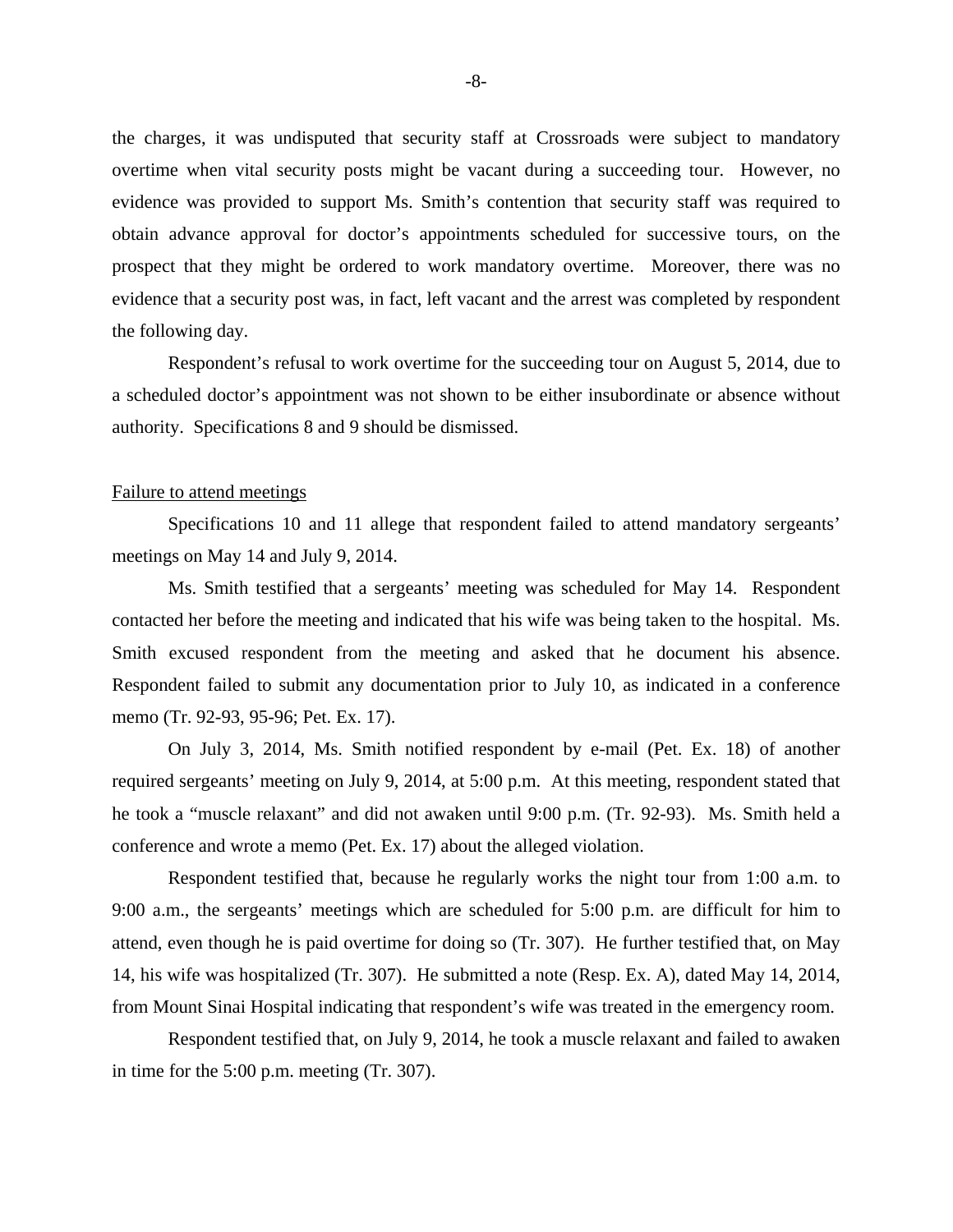Based upon the undisputed evidence, I find that respondent failed to attend the sergeants' meetings on May 14 and July 9, 2014. His absence should be excused for the May 14 meeting due to the documented excuse that his wife was taken to the emergency room that day. Specification 10 should be dismissed.

I did not, however, credit or accept respondent's uncorroborated testimony that he took medication and inadvertently missed the July 9 meeting. His statement seemed implausible, selfserving, and, given respondent's desire to avoid discipline, incredible. Furthermore, even assuming respondent took a muscle relaxant and fell asleep, he was still obliged to ensure that he woke up in time to attend the meeting. Specification 11 should be sustained.

#### Failure to complete tour communication reports

 Specifications 12 through 18 allege that respondent failed to complete tour communication reports on June 10 and 11, July 10, 11, 16, 24, and 30, 2014. According to Ms. Smith, tour communication reports are e-mails which summarize all activity during a tour, including security staff assignments, the number of residents present, radio checks conducted, meal breaks, post rotations, equipment malfunctions, and any other notable incidents. Supervising special officers are required to send these reports by e-mail prior to the end of their tour to the director of administration and to the supervisor of the succeeding tour (Tr. 97-98). On June 6, 2013, and September 4, 2013, Ms. Smith sent the sergeants e-mail reminders of their obligation to submit the tour reports "before leaving the facility at the end of the tour" (Pet. Ex. 20). The September 4 e-mail itemizes 14 types of information to be included in the reports.

 Ms. Smith testified that respondent failed to submit tour reports on any of the seven charged dates and, as of the date of the hearing, had still not submitted them (Tr. 99-100). Ms. Smith sent respondent multiple e-mails (Pet. Ex. 21) on July 11, 16, 24, and 30, 2014, asking for these reports. She also indicated that she spoke with respondent multiple times about the late reports (Tr. 163).

 Respondent did not dispute his failure to submit the tour communication reports, as testified to by Ms. Smith. He contended that, due to the considerable obligations of sergeants and the short staffing, he was often unable to complete reports by the end of his tour (Tr. 308). In particular, when he was assigned to the monitor panel post, observing the surveillance cameras, he needed to watch the cameras, answer the radios, manage staff movement, and open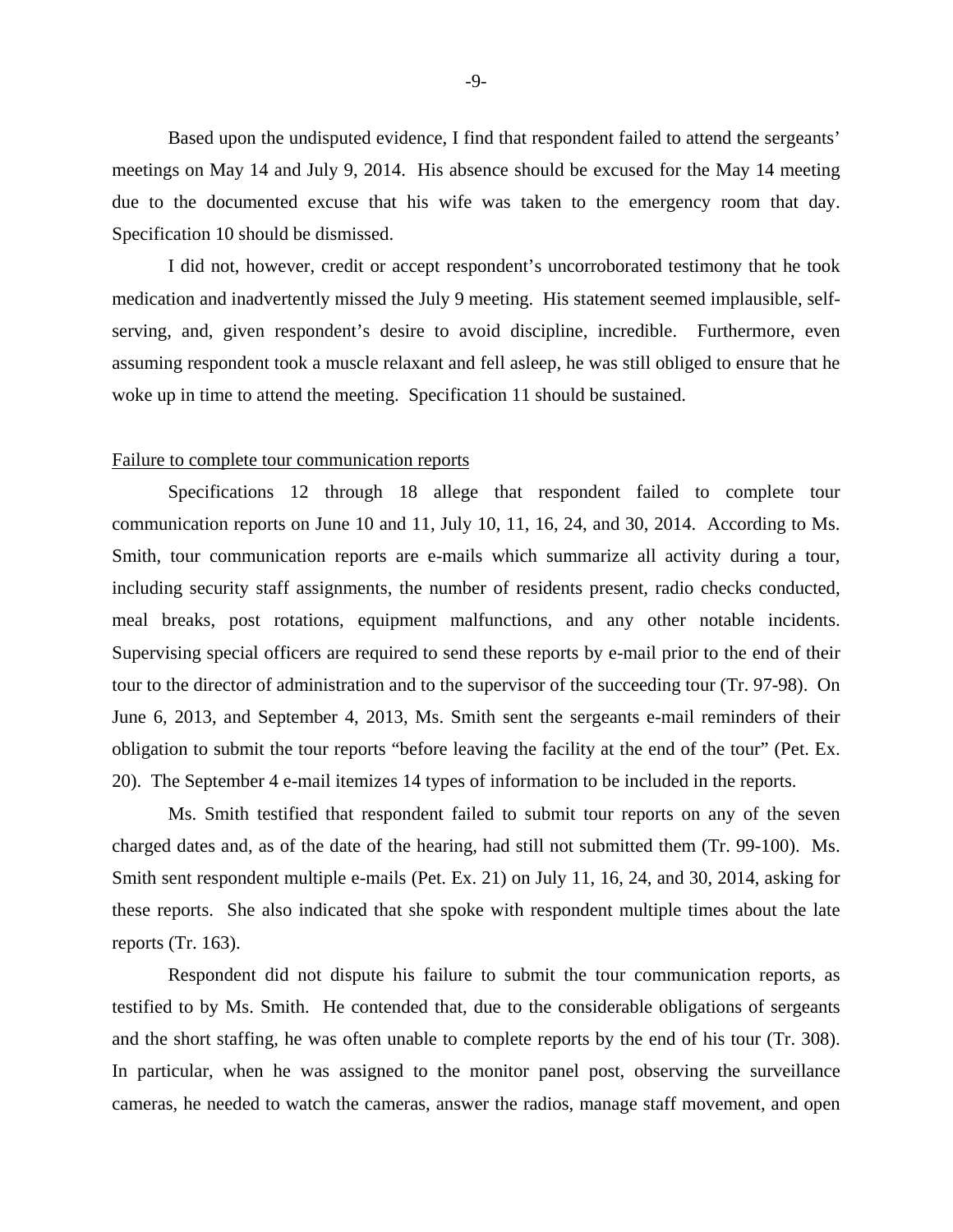doors (Tr. 309-10). He also indicated that Ms. Smith did not permit overtime pay to complete the reports (Tr. 308-10).

 Based upon the undisputed testimony of Ms. Smith, as corroborated by her multiple emails, I find that respondent failed to submit tour reports on the seven dates charged. Respondent's testimony that the facility was short staffed was confirmed by both Mr. Watts and Ms. Smith (Watts: Tr. 47; Smith: Tr. 153). The short staffing might excuse a delay of a day or two in completing the tour reports, but it did not justify respondent ignoring the assignment altogether, despite repeated e-mails from his supervisor, Ms. Smith.

Respondent's failure to submit the tour communications reports was in violation of Department Code of Conduct sections B.1.3 and B.1.5 and specifications 12 through 18 should be sustained.

Specification 19 alleges that respondent failed to mention a door malfunction in the tour communication report of July 25, 2014. According to an e-mail from Ms. Smith (Pet. Ex. 23), sent at 1:43 p.m. on July 25, 2014, to respondent, she was informed earlier in the day that there were door malfunctions during the night tour. When Ms. Smith reviewed respondent's tour communication report, she saw that respondent indicated that the doors were all operational and did not mention a malfunction. In her e-mail, Ms. Smith asked why respondent failed to report the malfunctions in his tour report. Respondent replied to Ms. Smith's e-mail, "The malfunction of door 3, 4 and 5 occurred on the p.m. tour not the nite [sic] tour. I was notify [sic] by Officer Turner." Ms. Smith replied to this e-mail that respondent "submitted an inaccurate report" and respondent did not reply to this e-mail.

Ms. Smith also commemorated the incident in an August 5, 2014 memo (Pet. Ex. 22) to respondent. In the memo, she wrote that she "was informed by Sgt. Inshiqaq that SO Jones informed him" about the door malfunctions.

Respondent insisted that, on July 25, the sergeant from the previous tour did not report a door malfunction in his tour communications report. Respondent checked the doors himself and they "was working fine on my tour" (Tr. 330-31).

Petitioner's proof as to this charge failed to establish that a door malfunction existed on respondent's tour. Ms. Smith's only apparent knowledge as to the malfunction was based upon a statement made by a staff member who was told about it from another staff member. There was no indication of any investigation to ascertain when the door malfunctions were first reported,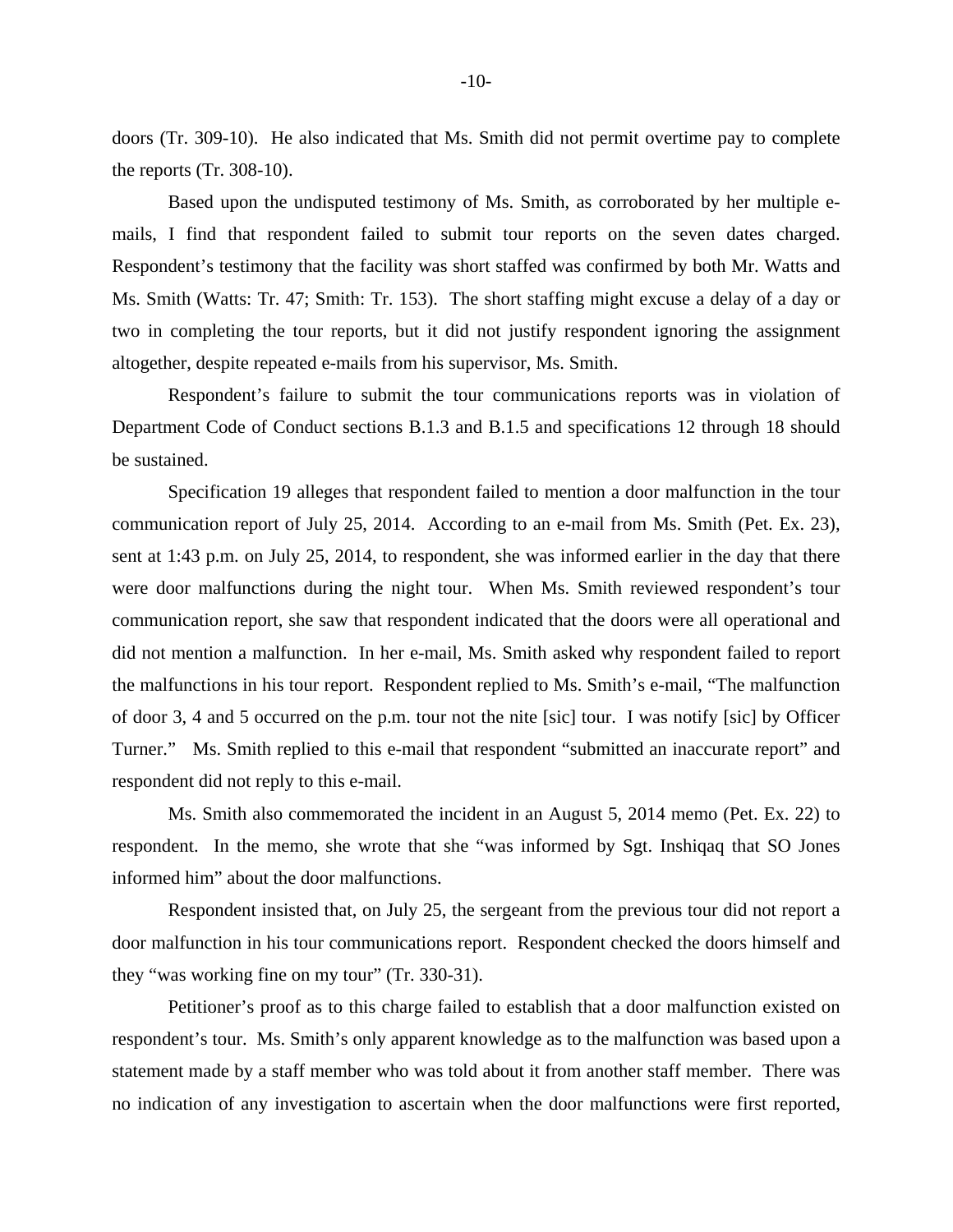what they consisted of, or when they were repaired. Respondent's failure to report door malfunctions cannot be found to be misconduct. Specification 19 must be dismissed.

Specification 20 alleges that respondent submitted a false tour communication report copied from an earlier report on July 27, 2014. Ms. Smith testified that, on July 24, 2014, respondent requested and was approved to work the night tour on overtime. In the tour communication report (Pet. Ex. 25), submitted by respondent on July 27 at 8:54 a.m., certain portions, including a to/from header indicating the e-mail was sent by Sergeant Herrera at 5:01 p.m. on July 26, 2014, a mention of a census "confirmed by J/C Joassin," and a radio "changed by P.O. Coleman" appeared to have been copied from the tour report submitted earlier by a previous sergeant.

On August 5, 2014, Ms. Smith held a conference with respondent concerning his July 27 tour report, alleging that the mention of Ms. Joassin and Officer Coleman, neither of whom were working the night tour on July 27, was inaccurate. She also indicated that the report had omissions concerning meal break, patrols, and rotation information (Tr. 105). She commemorated the conference in a memo (Pet. Ex. 24).

Ms. Smith testified that it would be preferable to retype the report from scratch every day (Tr. 229).

Respondent testified that he usually created a new tour communications report by editing a previous report. He conceded that there were mistakes in the July 26 report (Tr. 333-334, 337- 39, 348). He could not recall whether he ever submitted a corrected report for this tour (Tr. 352).

 Based upon respondent's own admissions, I find that he submitted an inaccurate report which had been copied from an earlier report. This was in violation of Code of Conduct section J.1.2 (employee "shall not make false, deceptive, misleading, incomplete or inaccurate entries . . . on any record document or report"). There was no evidence offered to show that the report was deliberately false.

 Specification 20 should be sustained on the grounds that respondent submitted an inaccurate report.

#### Failure to complete tour packages

 Specifications 21 through 62 allege that respondent failed to submit tour packages on 42 dates: July 10, 11, 12, 15, 16, and 17, 2014; February 4, 5, 6, 8, 10, 11, 12, 13, 14, 18, 20, 21,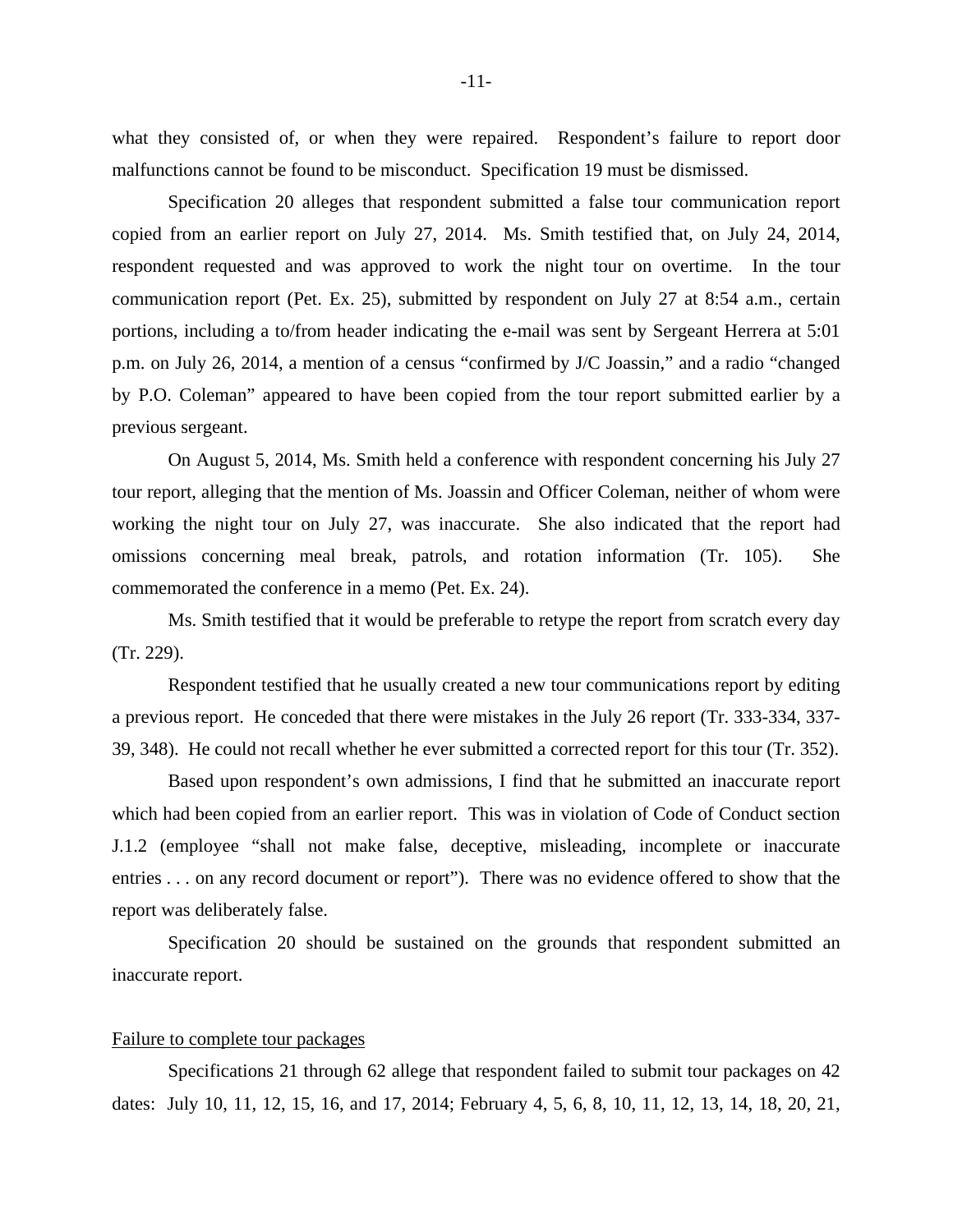24, 25, 26, and 28, 2015; March 3, 5, 6, 7, 10, 11, 12, 14, 15, 17, 18, 20, 21, 23, 24, 25, 26, 27, 28, and 29, 2015. According to Ms. Smith, tour packages consist of relevant forms filled out during a given tour, including a key count form, an equipment form, post assignments, a facility census, patrol sheets, special visit forms, repair forms, and incident reports (Tr. 240-42). The forms themselves are filled out by security staff from the various posts. Sergeants are required to collect the forms and submit the tour packages to Ms. Smith by giving it to her personally, giving it to her secretary, or, if the office is closed, sliding the package under the office door (Tr. 152). Since the office is open at around 7:00 a.m., the night tour sergeants can bring their tour packages to the office (Tr. 152). Ms. Smith indicated that, if a tour has been particularly eventful, tour packages may be turned in late, with an explanation (Tr. 153).

 Ms. Smith testified that respondent failed to submit tour packages at the end of his tour on any of the charged dates (Tr. 112-13). She indicated that this omission deprived her of information needed to manage the facility, including confirmations of the key counts, completion of patrols, equipment maintenance, and the census of the residents (Tr. 154-55).

On October 28, 2014, Ms. Smith conducted a conference with respondent concerning his failure to submit tour packages on July 10, 11, 12, 14, 16, 17, 18, and 19, 2014, as commemorated in a memo (Pet. Ex. 26). On April 28, 2015, she conducted a conference with respondent concerning his failure to submit tour packages on the above February and March 2014 dates, as commemorated by a memo (Pet. Ex. 27). In an e-mail dated May 11, 2015 (Pet. Ex. 28), Ms. Smith noted that she received some 41 tour packages from October 2014 and January, February, and March 2015 from respondent.

 Respondent testified that prior to 2014 tour packages were placed in a box in the control room. Since Ms. Smith required the tour packages to be delivered to her daily, respondent has found it difficult to do because the tour packages are a "lot of work" and there are "a lot of things going on" (Tr. 312-13). Respondent noted that Ms. Smith does not permit overtime for the submission of tour packages (Tr. 313). Sergeant Inshiqaq confirmed that overtime was not permitted for completion of tour packages or reports (Tr. 271-72) and also testified that, if the office is closed, he submits tour packages during his next tour (Tr. 256). Sergeant Sylvester testified that some of the tour packages were too thick to fit under the office door and had to be delivered during the sergeant's next tour (Tr. 274).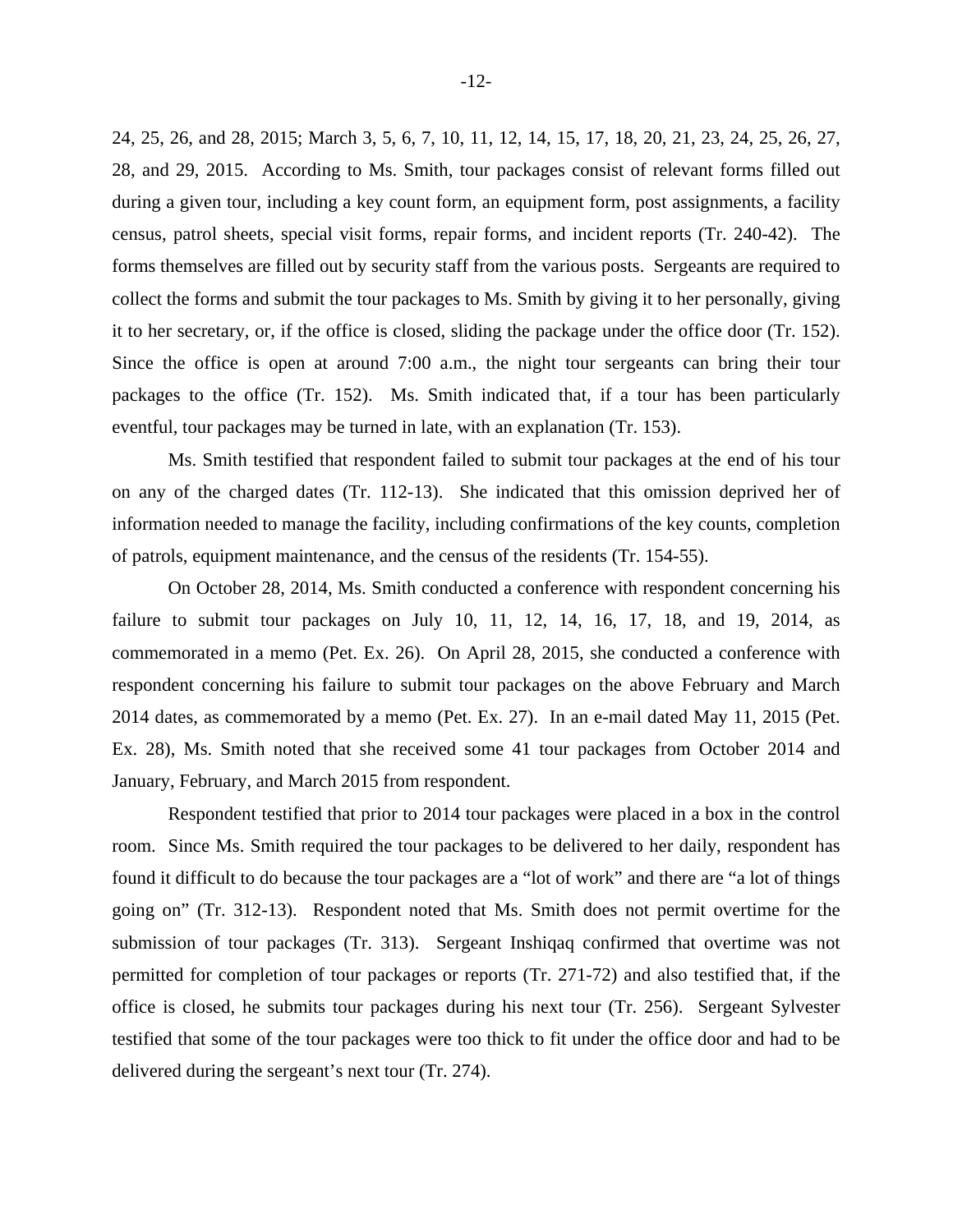Based upon the undisputed evidence, I find that respondent failed to timely submit tour packages on 42 occasions, as charged. The issue of whether overtime was or was not permitted to complete tour packages, while possibly relevant to the penalty to be imposed, did not excuse respondent's failure to submit the packages. Respondent's failure to submit the tour packages was in violation of Department Code of Conduct sections B.1.3 and B.1.5 and specifications 21 through 62 should be sustained.

#### Failure to sign out keys and radios

Specifications 63 through 73 allege that respondent failed to obtain and/or to follow required procedures in obtaining a facility key or radio on July 10, 11, 12, 15, 16, 17, 18, or 19, 2014. The security staff is responsible for controlling access to the facility through the main entrance and also for permitting passage through the interior gates and doors (Watts: Tr. 36-37). The security staff maintains three fixed posts: the main entrance, the control room panel of video monitors, and the keys post managing the distribution of facility keys. These three posts must be filled at all times (Smith: Tr. 57).

According to Mr. Watts and Ms. Smith, all staff, including sergeants and special officers, are assigned keys and radios to permit them to move through the locked doors in the facility and communicate with other staff. The keys and radios are signed out by an assigned special officer in the control room and entered into an equipment log (Watts: Tr. 37-39, 41-42).

 On August 5, 2014, Ms. Smith conducted a conference with respondent as to his failure to sign out keys and a radio for the week ending July 19, 2014. This was commemorated by a memo (Pet. Ex. 1). Ms. Smith indicated that she examined the key control logbook for that week (Pet. Ex. 2) and saw that there was no record of respondent signing out keys or a radio (Tr. 63). On July 24, 2014, Ms. Smith sent respondent an e-mail (Pet. Ex. 3) asking him to explain why he failed to sign out keys for the week. Respondent never replied to this e-mail (Tr. 65).

 Respondent testified that, on all of the charged dates, he was in possession of the same key and radio (Tr. 315-16, 317-19). He noted that security staff used to obtain keys and radios from the control room without signing them out (Tr. 316-17).

Based upon the undisputed evidence, I find that respondent failed to sign out keys and a radio on July 10, 11, 12, 15, 16, 17, 18, or 19, 2014. According to the agency policy, keys and radios must be signed out in a log book at the beginning of each tour and signed back in at the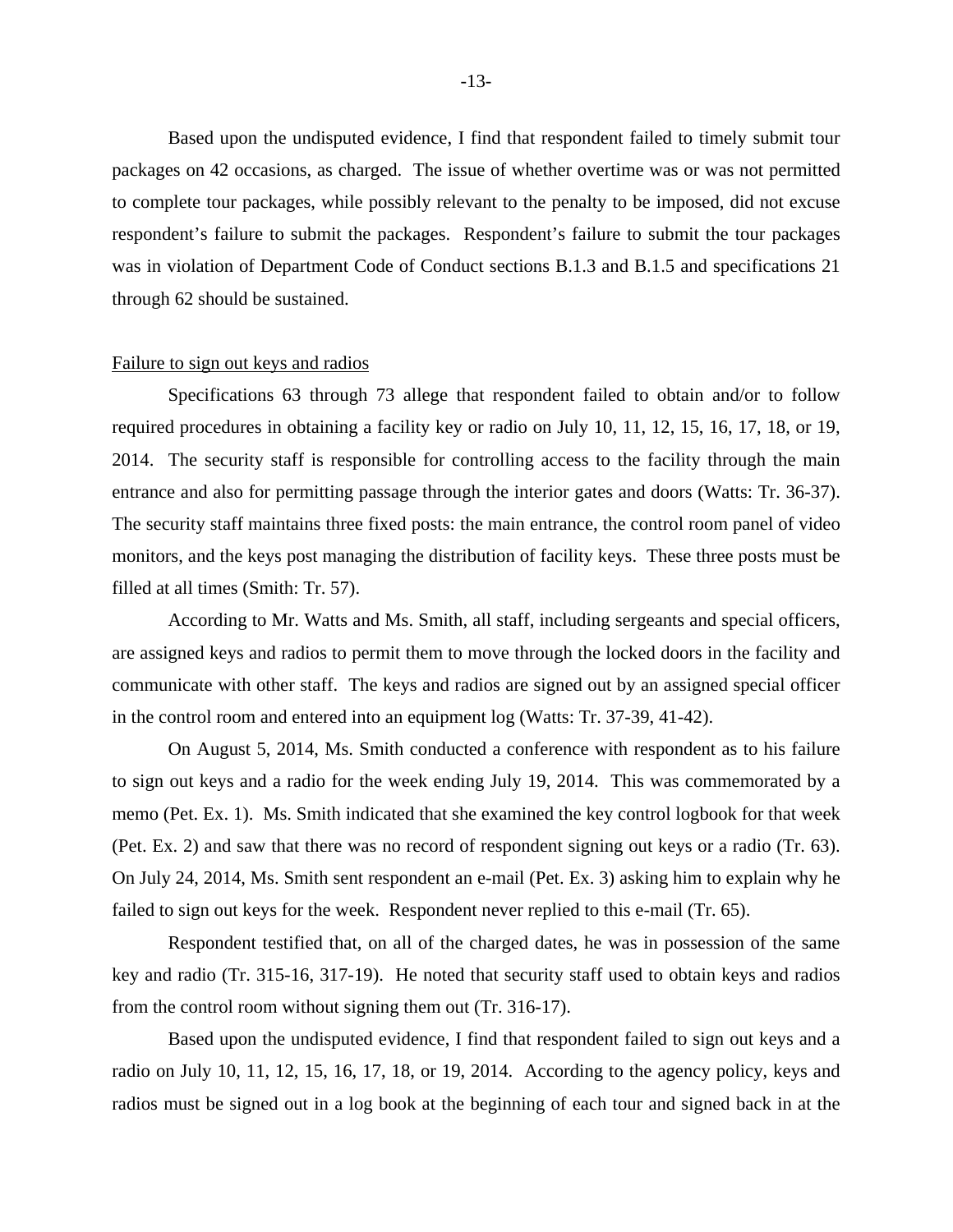end of the tour. Operations Orders 01/10 and 04/03 (Pet. Ex. 35). Respondent's actions violated this policy, as well as Department Code of Conduct sections B.1.3 and B.1.5, and specifications 63 through 73 should be sustained.

 Specification 74 alleges that, on July 24, 2014, Ms. Smith sent respondent an e-mail directing him to provide a reason for his failure to sign out keys the week of July 15 through 19, 2014, and that respondent failed to reply. Respondent offered no testimony or other evidence on this charge.

 Based upon the undisputed evidence, I find that on July 24, 2014, Ms. Smith directed respondent to reply to an e-mail and he failed to do so, in violation of Department Code of Conduct sections B.1.3 and B.1.5. Specification 74 should be sustained.

#### Out of uniform

Specifications 75 through 82 allege that respondent was out of uniform on eight dates in July 2014. In an e-mail (Pet. Ex. 32) dated October 20, 2012, to all of the Crossroads sergeants, Ms. Smith stated that sergeants and officers "must be dressed in uniform before roll call begins and assignments are given." Another e-mail was sent on January 15, 2013, repeating that sergeants "are required to be in full uniform for the start of their tour." The e-mail notes that the night tour starts at 1:00 a.m. According to Ms. Smith and Mr. Watts, sergeants' uniforms consist of a white shirt with ACS patches and a sergeant's badge (Watts: Tr. 49-51; Smith: Tr. 140).

 Petitioner's proof of the out-of-uniform allegations consisted of video surveillance from the eight charged dates. Following the hearing, the parties submitted a stipulation (ALJ Ex. 2) summarizing respondent's apparel as shown on the video. On three of the dates, July 10, 15, and 19, respondent is seen wearing a white shirt with a black or red cap and a black sleeveless vest. On two other dates, July 12 and 17, respondent is seen with a dark blue/black uniform shirt a black sleeveless vest, and a red cap. On three dates, July 11, 16, and 18, respondent is wearing a red T-shirt or red shirt, again with a vest and cap, for a portion of his tour.

 On October 28, 2014, Ms. Smith conducted a conference with respondent, commemorated in a memo (Pet. Ex. 26) on the same date. The topic of the conference was respondent's being out of uniform on the July dates and also failing to properly supervise the officers. According to Ms. Smith, respondent refused to sign the memo "without a union rep" (Tr. 145).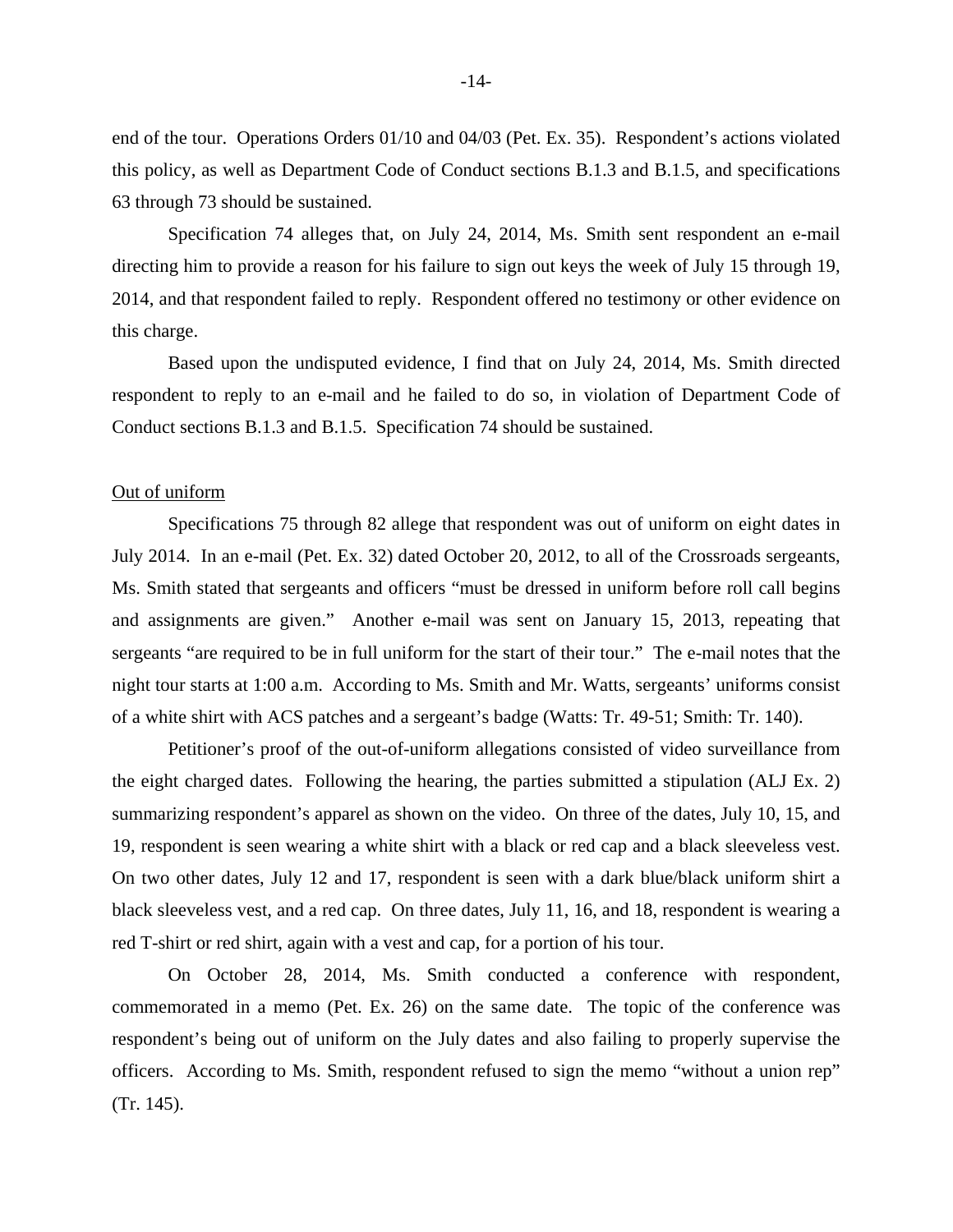Respondent admitted that Ms. Smith required all staff to be in uniform at the start of their tour (Tr. 341). He also admitted that he was at times out of uniform when his tour started. He stated that this "could have been" due to the "staff shortage" and the need to check on how many officers were present before changing into his uniform (Tr. 320). He stated that he was also out of uniform on nights when he arrived only minutes before 1:00 a.m. and did not have time to change (Tr. 342). He indicated that he believed that the uniform charges, as well as the other charges, were an act of discrimination against him because he was the "only Hispanic on that tour" (Tr. 321-22).

Respondent's contention that he cannot be disciplined based upon selective enforcement as the only Hispanic officer must be rejected. First, this contention is based solely upon respondent's representation that he is the only Hispanic officer "on his tour," which often has approximately four to five other officers. Second, selective enforcement is not a proper defense at an administrative proceeding generally or at a disciplinary proceeding in particular. *See, e.g., 303 W. 42nd St. Corp. v. Klein*, 46 N.Y.2d 686, 693 n.5 (1979) (selective enforcement is not a defense at an administrative hearing); *Bell v. New York State Liquor Auth*., 48 A.D.2d 83, 84 (3rd Dept. 1975) ("The proper manner in which to develop [a selective enforcement] defense is to raise it initially in an article 78 proceeding subsequent to the administrative hearing"); *Dep't of Sanitation v. Yovino*, OATH Index No. 1209/96, at 3 (Oct. 9, 1996), *aff'd in part, rev'd in part*, NYC Civ. Serv. Comm'n Item No. CD 97-109-0 (Dec. 4, 1997) (defense of selective enforcement only available if based upon claim of constitutionally suspect criteria and can be asserted only upon judicial review of an adverse administrative determination).

I find that, based upon the video surveillance, respondent was not wearing the required white shirt for sergeants during his tours on July 11, 12, 16, 17, and 18, 2014. This was in violation of express orders and in violation of orders given October 2012 and January 2013 and of Department Code of Conduct sections B.1.3, B.1.4 (employees "shall dress in a manner appropriate" to their duties), and B.1.5. Specifications 76, 77, 79, 80, and 81 should be sustained.

As to the other three dates, July 10, 15, and 19, 2014, petitioner failed to prove that respondent was out of uniform. On each of these dates, respondent was wearing the required white shirt, with additional outer wear such as a vest and cap. It is true that, in some military or law enforcement organizations, wearing any unauthorized outer apparel is prohibited. *See Dep't*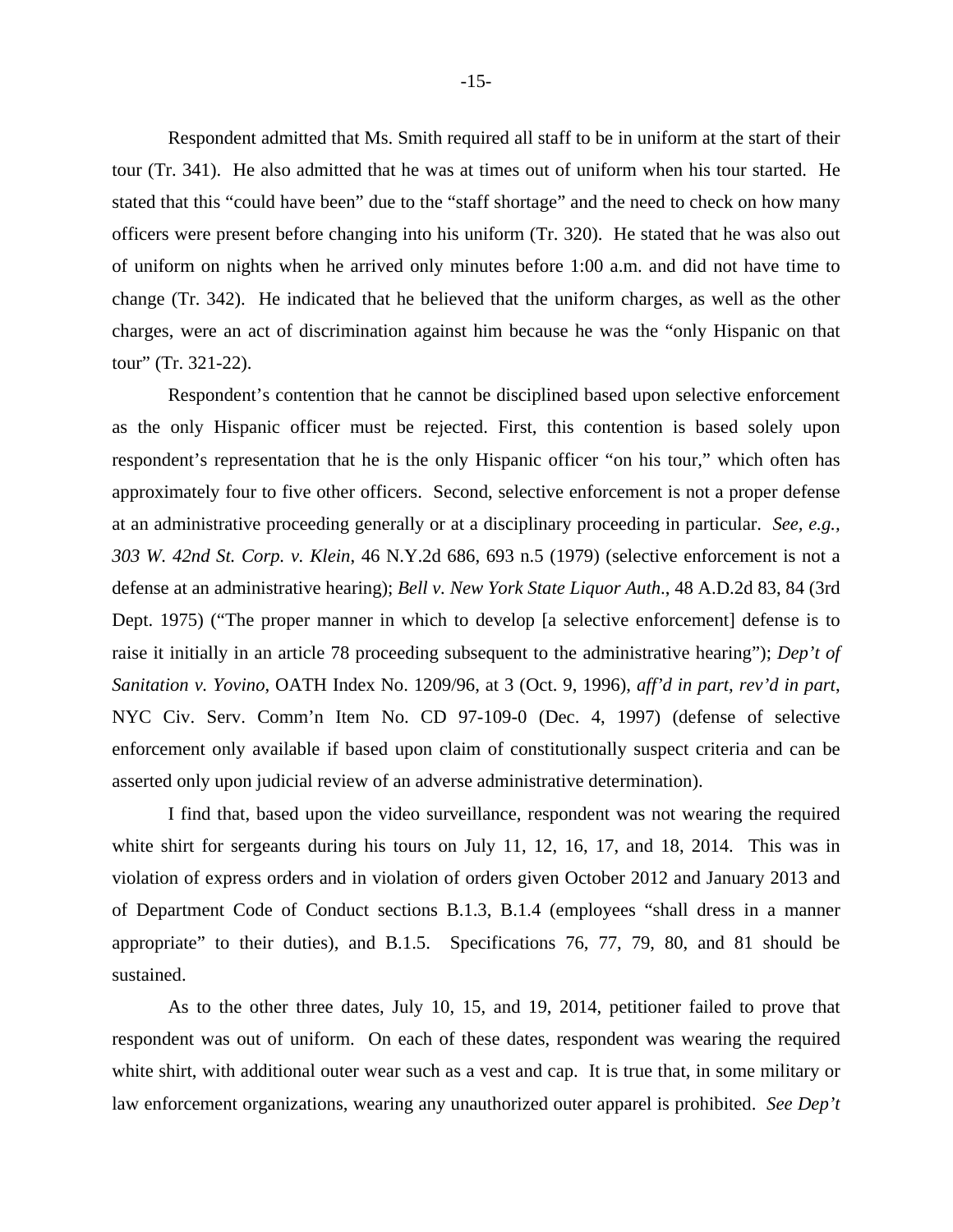*of Correction v. Holder*, OATH Index No. 2208/07 at 5 (Sept. 14, 2007) (correction officer disciplined for wearing black leather gloves); *Dep't of Correction v. Diaz,* OATH Index No. 518/04 at 4 (Mar. 25, 2004), *aff'd*, NYC Civ. Serv. Comm'n Item No. CD 05-06-SA (Apr. 15, 2005) (correction officer disciplined for wearing exposed neck jewelry*) Dep't of Correction v. Mamon*, OATH Index No. 605/07 at 11-12 (Feb. 8, 2007), *aff'd*, NYC Civ. Serv. Comm'n Item No. CD 07-70-SA (July 24, 2007) (correction officer disciplined for having uniform shirt unbuttoned at the top, no tie, and no shield on his jacket). Respondent, however, was employed as a security supervisor during the midnight tour at a juvenile facility. Other than the white shirt requirement, neither of petitioner's witnesses explained any other uniform requirement for sergeants generally or any previous criticism of respondent specifically. There was thus no evidence offered to show that respondent's wearing of a cap or a vest constituted a violation of the uniform requirement embodied in the 2012 and 2013 e-mails, which require either a "uniform" or a "full uniform." Specifications 75, 78, and 82 should be dismissed.

In sum, I find that 75 of the 82 specifications should be sustained and the remaining 7 dismissed.

#### **FINDINGS AND CONCLUSIONS**

- 1. Specifications 1 through 3 should be sustained in that, on July 16 and 18 and August 5, 2014, respondent was instructed by his supervisor to obtain incident reports from two officers and failed to do so, in violation of Department Code of Conduct sections B.1.3 and B.1.5.
- 2. Specifications 4 should be sustained in that, on June 24, July 26, July 28, and August 5, 2014, respondent was ordered by his supervisor to obtain officers' signature for receipt of the code of conduct and failed to do so, in violation of Department Code of Conduct sections B.1.3 and B.1.5.
- 3. Specifications 5 and 6 should be sustained in that, on July 30, 2014, respondent was instructed by his supervisor to release an officer under his command early and failed to do so, in violation of Department Code of Conduct sections B.1.3 and B.1.5.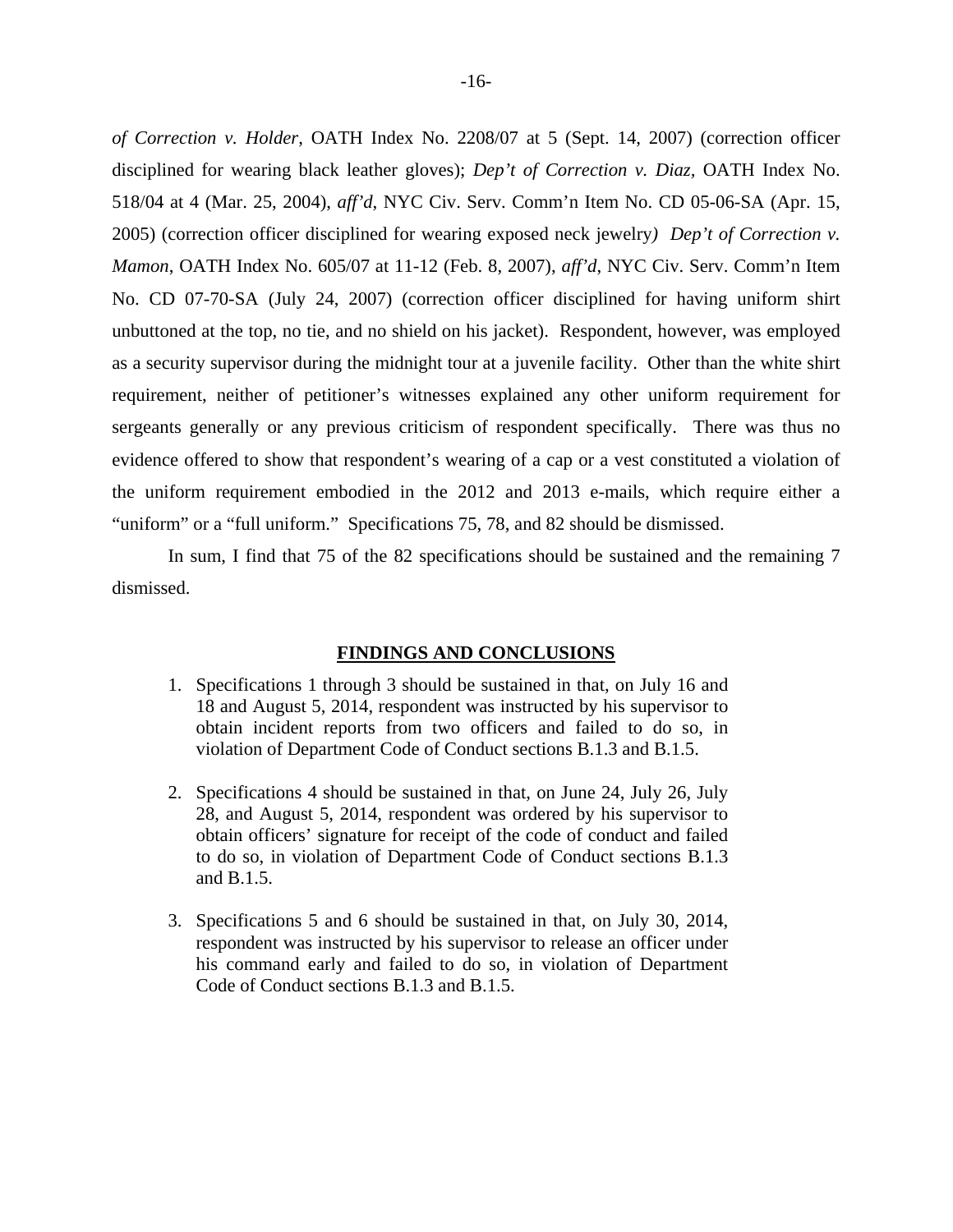- 4. Specification 7 should be sustained in that, on May 9 and 21, 2014, respondent was instructed by his supervisor to complete a performance evaluation for an officer under his command and failed to do so, in violation of Department Code of Conduct sections B.1.3 and B.1.5.
- 5. Specifications 8 and 9 should be dismissed in that petitioner failed to prove that respondent's departure from the facility at the end of his tour constituted insubordination or AWOL.
- 6. Specification 10 should be dismissed in that respondent's failure to attend a sergeants' meeting on May 14, 2014, was due to his wife's hospitalization and was not misconduct.
- 7. Specification 11 should be sustained in that, on July 3, 2014, respondent was instructed by his supervisor to attend a sergeants' meeting on July 9, 2014, and failed to do so, in violation of Department Code of Conduct sections B.1.3 and B.1.5.
- 8. Specifications 12 through 18 should be sustained in that, on June 10 and 11, July 10, 11, 16, 24, and 30, 2014, respondent failed to transmit via e-mail required tour communication reports, in violation of Department Code of Conduct sections B.1.3 and B.1.5.
- 9. Specifications 19 should be dismissed in that petitioner failed to prove that there was a door malfunction during respondent's tour which he failed to mention.
- 10. Specification 20 should be sustained in that, on July 25, 2014, respondent submitted an inaccurate tour communication report in violation of Department Code of Conduct section J.1.2.
- 11. Specifications 21 through 62 should be sustained in that, on July 10, 11, 12, 15, 16, and 17, 2014; February 4, 5, 6, 8, 10, 11, 12, 13, 14, 18, 20, 21, 24, 25, 26, and 28, 2015; March 3, 5, 6, 7, 10, 11, 12, 14, 15, 17, 18, 20, 21, 23, 24, 25, 26, 27, 28, and 29, 2015, respondent was required to submit tour packages at the end of his tour and failed to do so, in violation of Department Code of Conduct sections B.1.3 and B.1.5.
- 12. Specifications 63 through 73 should be sustained in that, on July 10, 11, 12, 15, 16, 17, 18, and 19, 2014, respondent failed to obtain and/or to follow required procedures in obtaining a facility key and radio, in violation of Department Code of Conduct sections B.1.3 and B.1.5.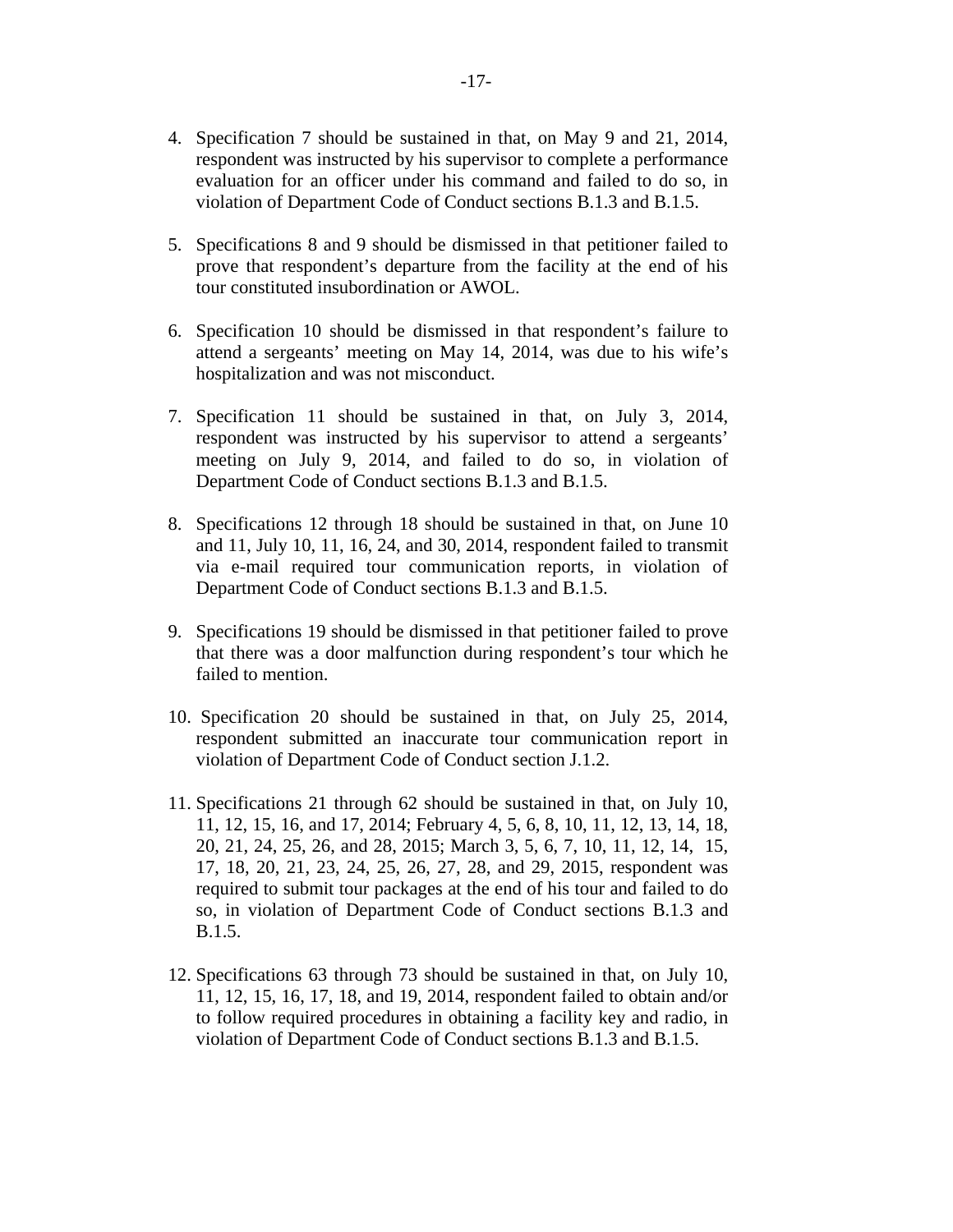- 13. Specification 74 should be sustained in that, on July 24, 2014, respondent was ordered to reply to an e-mail and provide an explanation for failing to sign out keys and failed to do so, in violation of Department Code of Conduct sections B.1.3 and B.1.5 and Operations Orders 01/10 and 04/03.
- 14. Specifications 76, 77, 79, 80, and 81 should be sustained in that, on July 11, 12, 16, 17, and 18, 2014, respondent was out of uniform, in violation of orders given October 2012 and January 2013 and of Department Code of Conduct sections B.1.3, B.1.4 (employees required to wear "appropriate dress"), and B.1.5.
- 15. Specifications 75, 78, and 82 should be dismissed in that petitioner failed to prove that respondent was in violation of the uniform requirement on July 10, 15, or 19, 2014.

#### **RECOMMENDATION**

 Upon making the above findings, I requested and received further personnel information about respondent in order to make penalty recommendations. He has been employed as a security officer, first with DJJ and then with ACS, since 1999. He has been disciplined three times. In 2010, he was suspended for 30 days for having a cell phone on duty and for sending a minor girl sexually explicit text messages. In 2011, he was reprimanded for not following facility procedures for the issuance of keys. In 2013, he was suspended for 45 days for excessive restraint of a resident, failure to supervise staff, and false statements. These past penalties must serve to aggravate the penalty to be invoked here.

 Respondent's 2012-13 and 2013-14 evaluations were generally poor. In 2013, he was rated "good" overall, but "conditional" as to organizing his work and preparing performance evaluations. In 2014, he was rated "unsatisfactory" overall, the lowest rating, with comments that he failed to supervise, improperly restrained residents, failed to report a use of force on a minor resident, failed to submit evaluations, tour communications reports, tour packages, and incident reports on time, and was insubordinate in failing to conduct the August 2014 arrest.

 Respondent's misconduct over the course of the last year has been extensive and egregious. Some of his failings have been relatively minor, such as missing deadlines to prepare an evaluation or to obtain signatures for distributing the code of conduct to security staff. Other derelictions were far more serious. For months, he failed to submit some 42 tour packages,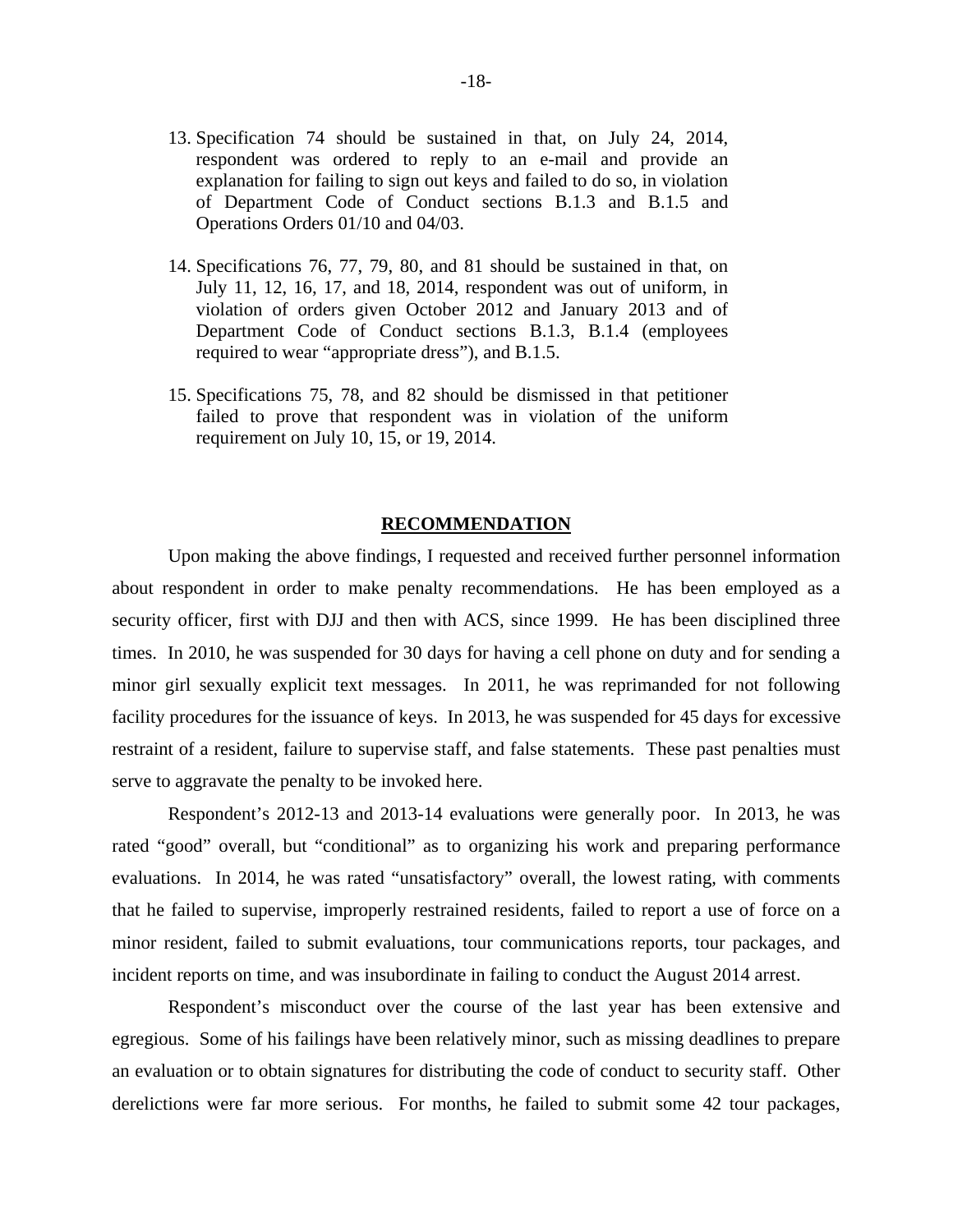containing records essential to managing the facility, to the administration office, despite repeated orders from his supervisor to do so. He failed to submit seven tour reports. After having been disciplined in 2011 for failing to follow procedure with regard to the issuance of keys, he again failed to follow these procedures on eight occasions in July 2014. It is also notable that respondent demonstrated neither regret nor remorse for any of his misconduct, leaving the impression he will continue his pattern of ignoring any rules which he finds inconvenient.

Under the Civil Service Law, the disciplinary penalties available include suspension of up to 60 days, demotion, or termination. Petitioner has requested that respondent be terminated for the misconduct here. Conceding that most of the violations were sustained, respondent's counsel proposed that demotion, rather than termination, would be a more appropriate penalty.

Given respondent's past disciplinary history and the egregiousness of the misconduct which occurred here, another suspension penalty seems unlikely to improve his extremely poor job performance. Demotion, the penalty proposed by respondent's counsel, might be appropriate if the misconduct which respondent was found to have committed concerned supervisory assignments. *See, e.g., Human Resources Admin. v. Townsend,* OATH Index No. 1325/11 (Feb. 28, 2011), *modified on penalty,* NYC Civ. Serv. Comm'n Item No. CD 11-85-M (Nov. 2, 2011) (sergeant with minor disciplinary record demoted for failing to follow vouchering procedures and attempting to conceal his actions); *Transit Auth. v. Bethea*, OATH Index No. 2222/00 (Aug. 15, 2000), *modified on penalty*, Auth. Dec. (Sept. 1, 2000) (supervisor demoted for improper supervision, failing to take corrective action and threatening a co-worker); *Transit Auth. v. DiPalma*, OATH Index No. 304/91 (Jan 2, 1991), *modified on penalty*, Auth. Dec. (Jan. 31, 1991), *aff'd*, 207 A.D.2d 397 (2d Dep't 1994) (supervisor with minor disciplinary record demoted for failing to supervise subordinates and to obey orders). Termination, rather than demotion, of a supervisor is called for, however, where past discipline has been significant and the nature of the subsequent misconduct goes to fundamental employment obligations, such as obeying orders or rules, which the supervisor seems oblivious to. *See, e.g., Dep't of Correction v. Andino,* OATH Index No. 492/95 (Dec. 13, 1994) (correction captain with previous 30-day suspension terminated due to "unrepentant and incorrigible refusal to abide by fundamental rules of decorum").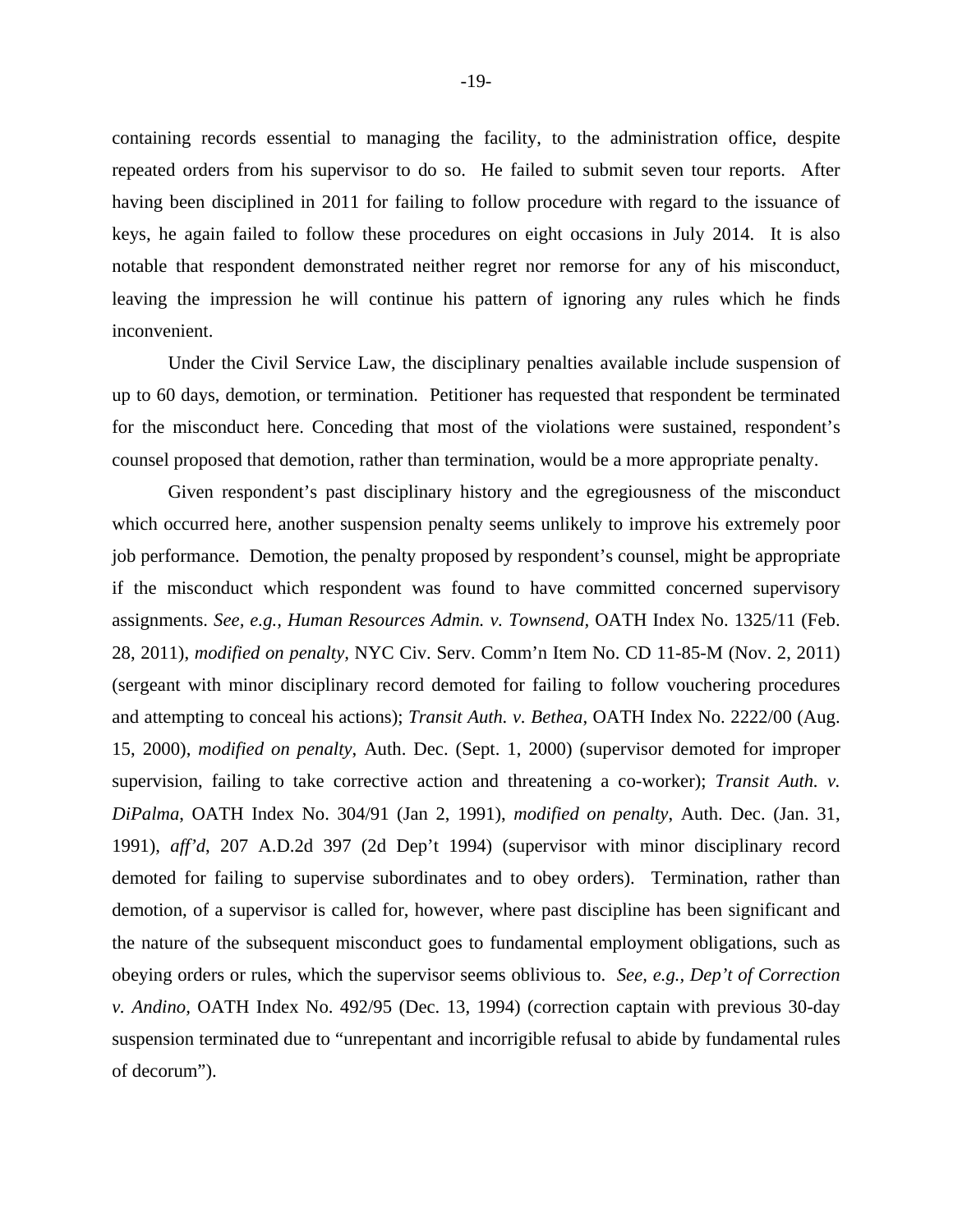In respondent's case, he has been repeatedly disciplined for ignoring agency rules. Despite these past penalties, respondent displayed no intention or even desire to improve his work performance. As to several of the charges, including those in which he ignored Ms. Smith's verbal and written orders, he offered no defense at all. As to others, he complained that he was often busy and unable to comply with the work rules. His indifferent attitude as to his repeated violations of protocol and his open defiance of Ms. Smith, his supervisor, strongly suggest that he will perform no better as an officer than he has as a sergeant. Ms. Smith made it clear that officers, as well as sergeants, must obtain keys and radios according to the facility rules and complete a variety of forms, something that respondent has shown himself unwilling to do.

Considering all of the factors in this case, I conclude that the only appropriate penalty for respondent's misconduct is termination and I so recommend.

> John B. Spooner Administrative Law Judge

November 6, 2015

SUBMITTED TO:

**GLADYS CARRIÓN**  *Commissioner*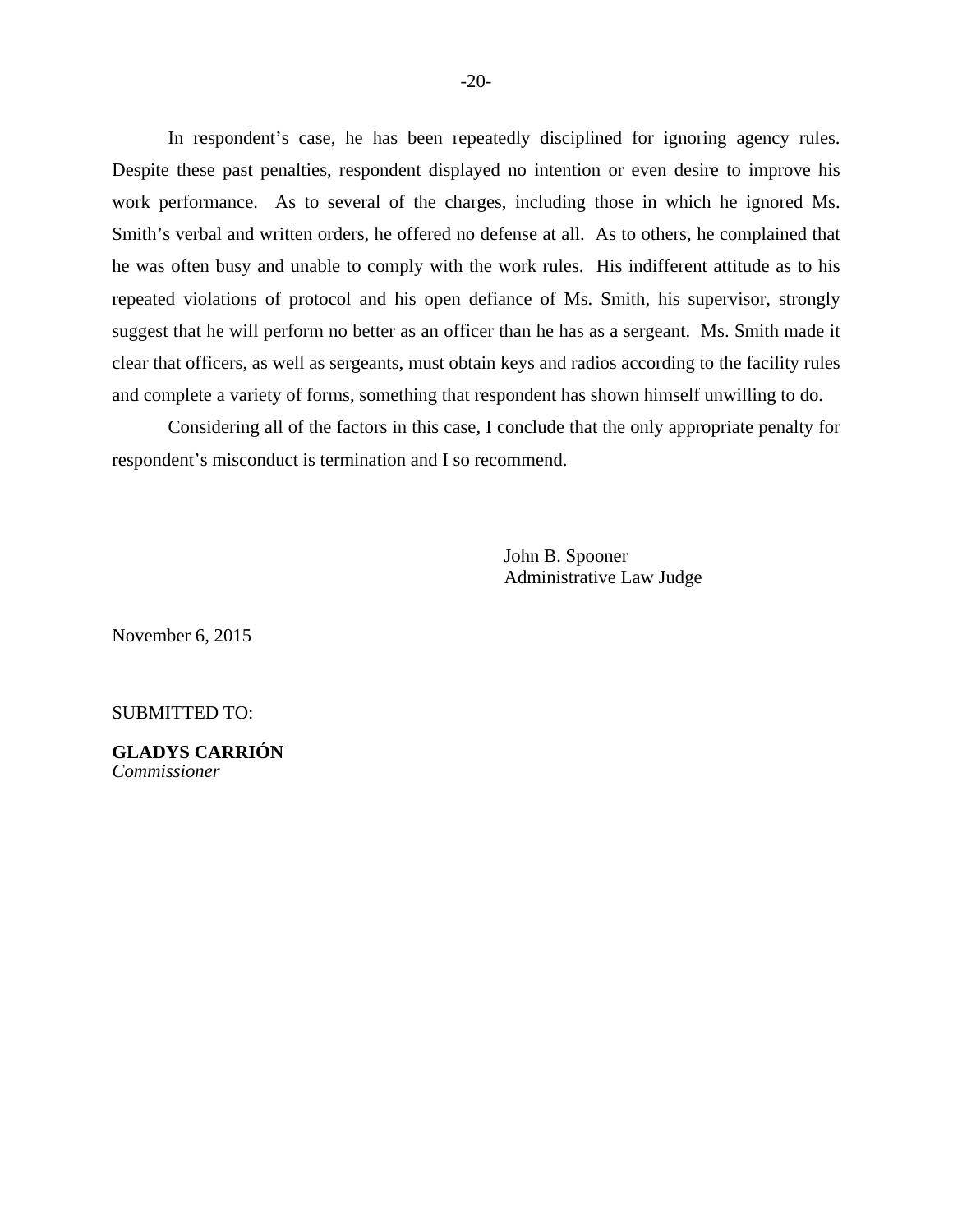# APPEARANCES:

# **ELVIN WILLIAMS, ESQ.**

*Attorney for Petitioner* 

#### **TODD RUBINSTEIN, ESQ.**

*Attorney for Respondent*